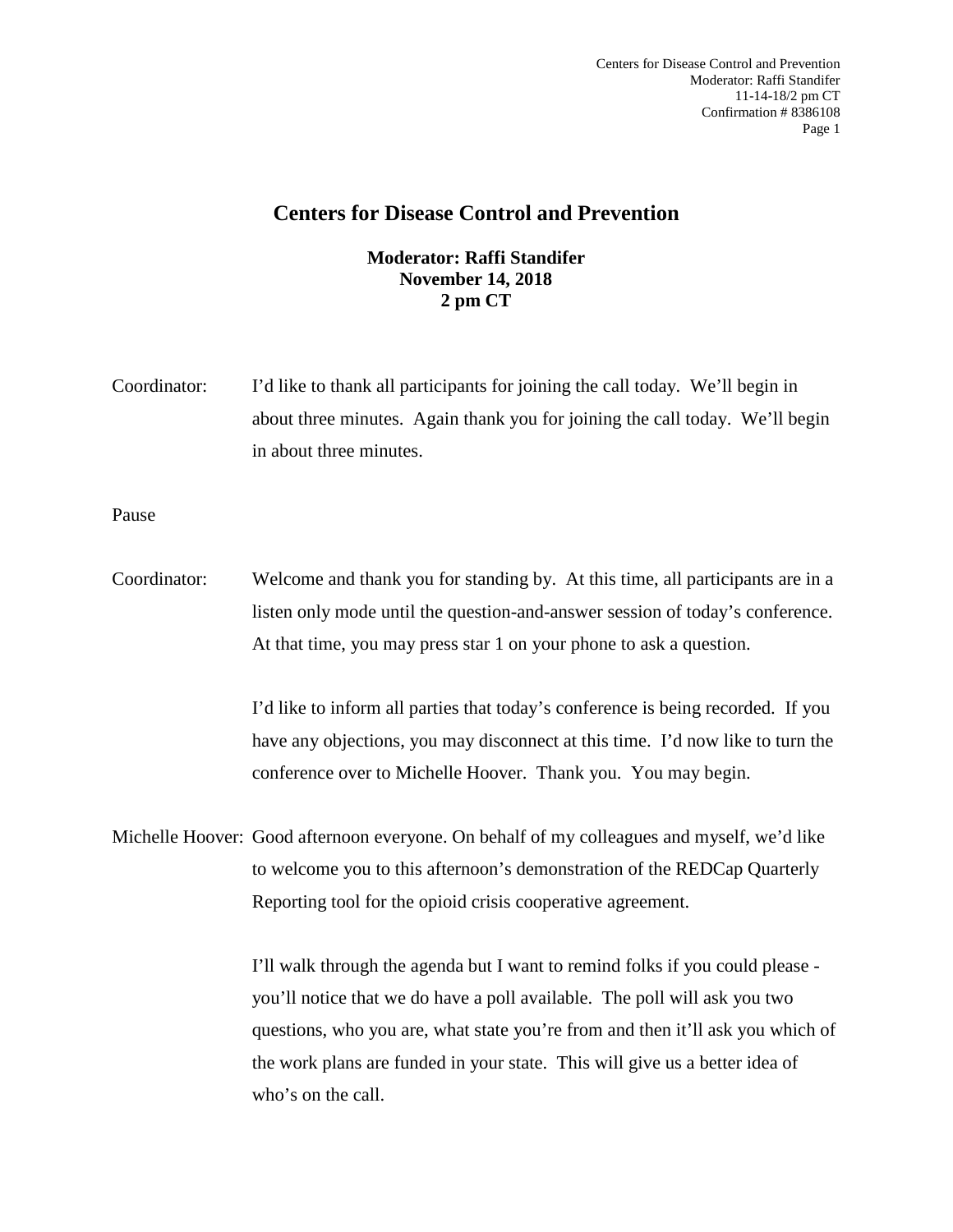So, behalf of both the National Center for Injury Prevention and Control and the National Center for HIV AIDS Viral Hepatitis STD and TB prevention and Centers for Surveillance Epidemiology and Laboratory Services, the purpose of this call is to demonstrate the Research Electronic Data Capture forms or REDCap that will be used for quarterly reporting and performance measures.

We'll also have a question and answer session that'll help clarify expectations and answer any additional questions that you may have. The overview and demonstration at the National Center for Injury Prevention and Control portion of this discussion will be done by Wendy Heirendt who is a Senior Public Health Advisor on detail to the Division of Unintentional Injury and Prevention, sorry.

After that, we'll hear from Michelle Van Handel who is with the National Center for HIV, AIDS Viral Hepatitis, STD and TB Prevention. Michelle is the Acting Associate Director for Program and Performance Improvement Office. After those two presentations, we'll pause for a moment to answer questions since we know that both of those centers have funded all of the participants with the work plans that they're working on and we'll allow folks to answer those questions. Then if they're not funded by the Centers for Epidemiology and Laboratory Services, CSELSCSELS, they can drop off of that call.

During that time, we'll have a brief pause to allow folks to drop off the call if they need to. Then we'll move on to the demonstration for the CSELSCSELS portion of the call that'll be presented by Anjelica Young who's an ORISE fellow within the Division of Health Informatics and Surveillance here at CSELSCSELS and Sebastian Romano who's an evaluation specialist health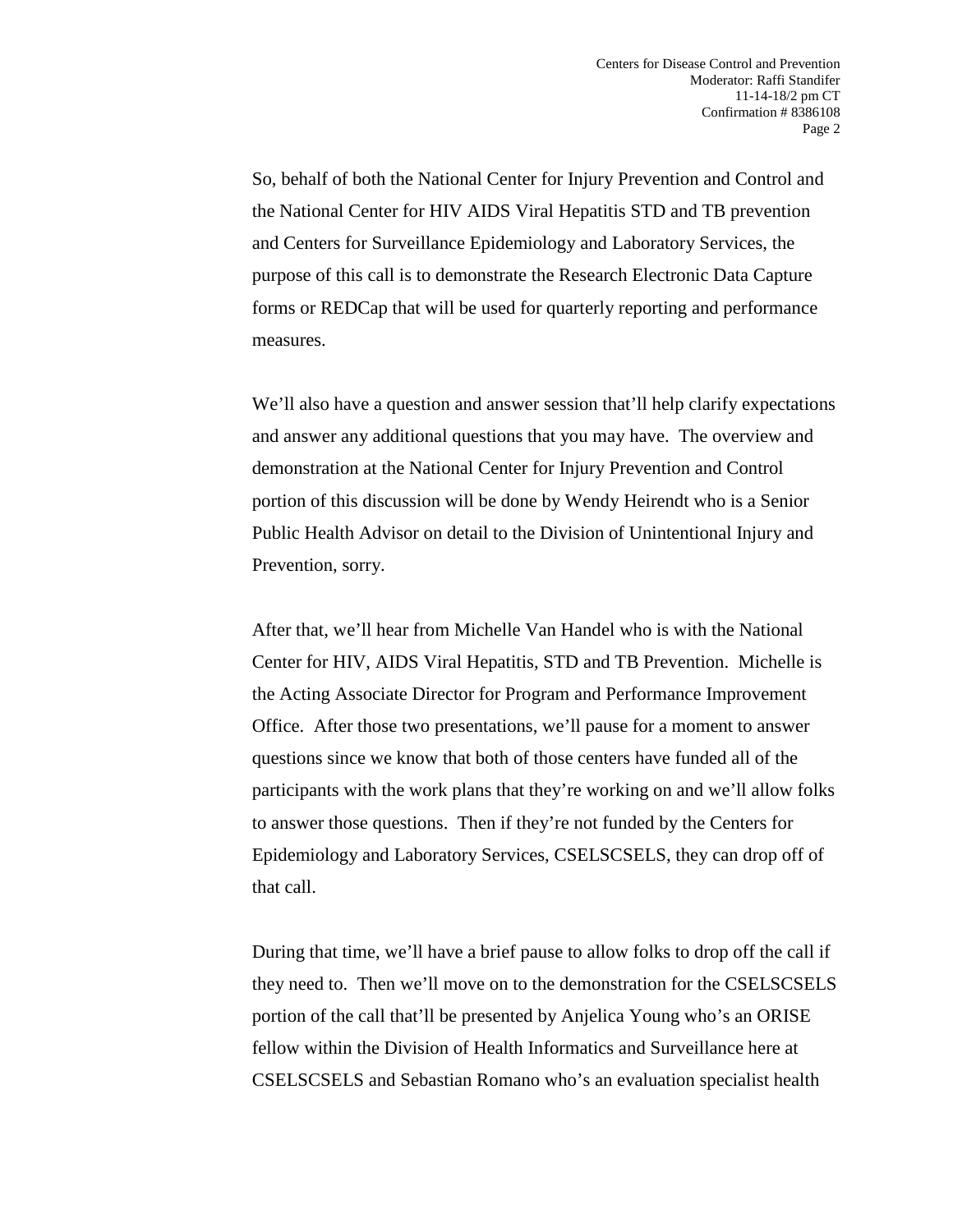scientist within that same division and center. With that, I'll turn it over to Wendy who will actually start our demonstration.

Wendy Heirendt: Thank you so much Michele. As Michele said, my name is Wendy Heirendt. I'm going to walk you through the first portion of one section, the NCIPC quarterly performance progress and monitoring report form that's in REDCap.

> Our intention today for this demonstration is essentially just to familiarize all of you with this form so that you can understand how to fill it out and the logic that's built into it. Let's go ahead and get started. When you go into REDCap and you select the NCIPC quarterly performance progress and monitoring report, this is the screen that will come up first.

These performance measures as you may know when you submitted your original work plan we had an evaluation team that went through and looked at all of those. They pulled about 700 performance measures from those work plans. About 300 of them were the actual performance measures so we went ahead and grouped them into different categories.

We ended up with 7 categories and within those 7 categories we were able to identify 24 suggested performance measures. Jurisdictions, you can look at those and you can report on some of those performance measures that we've suggested, some of them, all of them or a blend of those performance measures with your locally identified performance measures.

The seven buckets are categories that we've identified. I'll just walk you through those quickly: to improve data, improve prescribing behaviors, the infrastructure step and capacity, training, communications, guidelines and protocols and linkages to care. As I said there are 24 performance measures,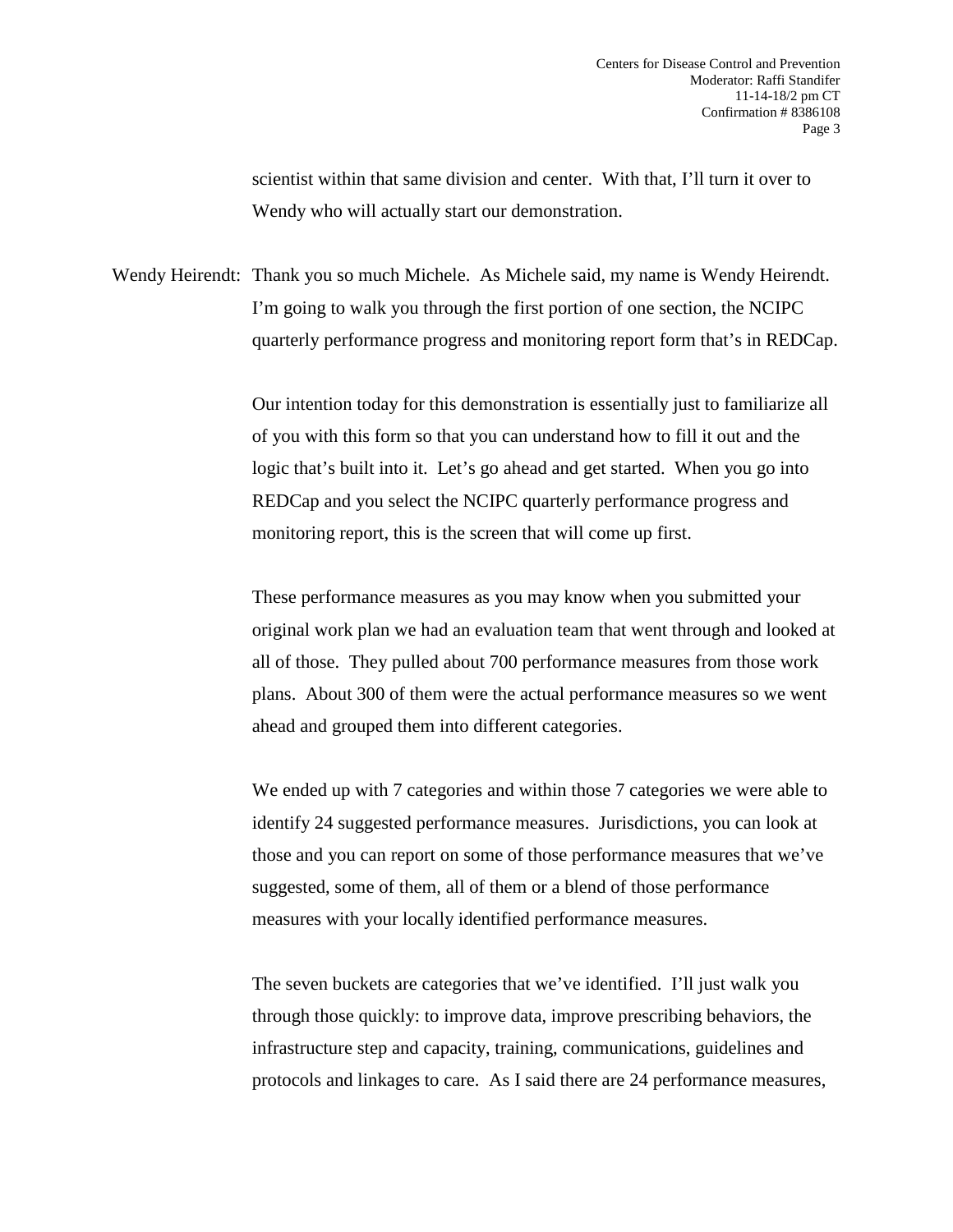22 of them are outcome measures and there's 2 process measures that I'll also demonstrate if you choose those how to fill that out.

For the locally identified performance measures, we'll walk through one of those just so you're familiar with that process. I'm going to start to scroll down. As I'm scrolling down just a reminder that during quarter 1 this 1st quarter, you'll have to navigate through each of the performance measures and enter those in.

Once you've entered them all in then you won't have to re-enter them for Quarter, 2, 3 and 4. If you do need to make a change to any of the performance measures you'll have to contact your science officer so that we can open the form up so that you can make that edit as needed. The 1st part, you'll see the in the center of your screen there's a sub-account number. That sub-account number will be pre-populated and that is unique to your jurisdiction.

You don't need to worry about that. Once you get into the overview section here again you'll see some information about the performance measures where we actually list them all out for your easy reference. As you scroll down actually scrolling down through those seven categories as it's related to performance measures you'll get to the section again for reference on how to fill out the form.

This is the section that we're actually going to walk through today. We're going to enter performance measure 1. You can see the purple band there that says performance measure 1, the drop down list. If you click on the arrow, you're going to see again, seven categories of performance measures. Let's say we're going to start with improved data. You click on that particular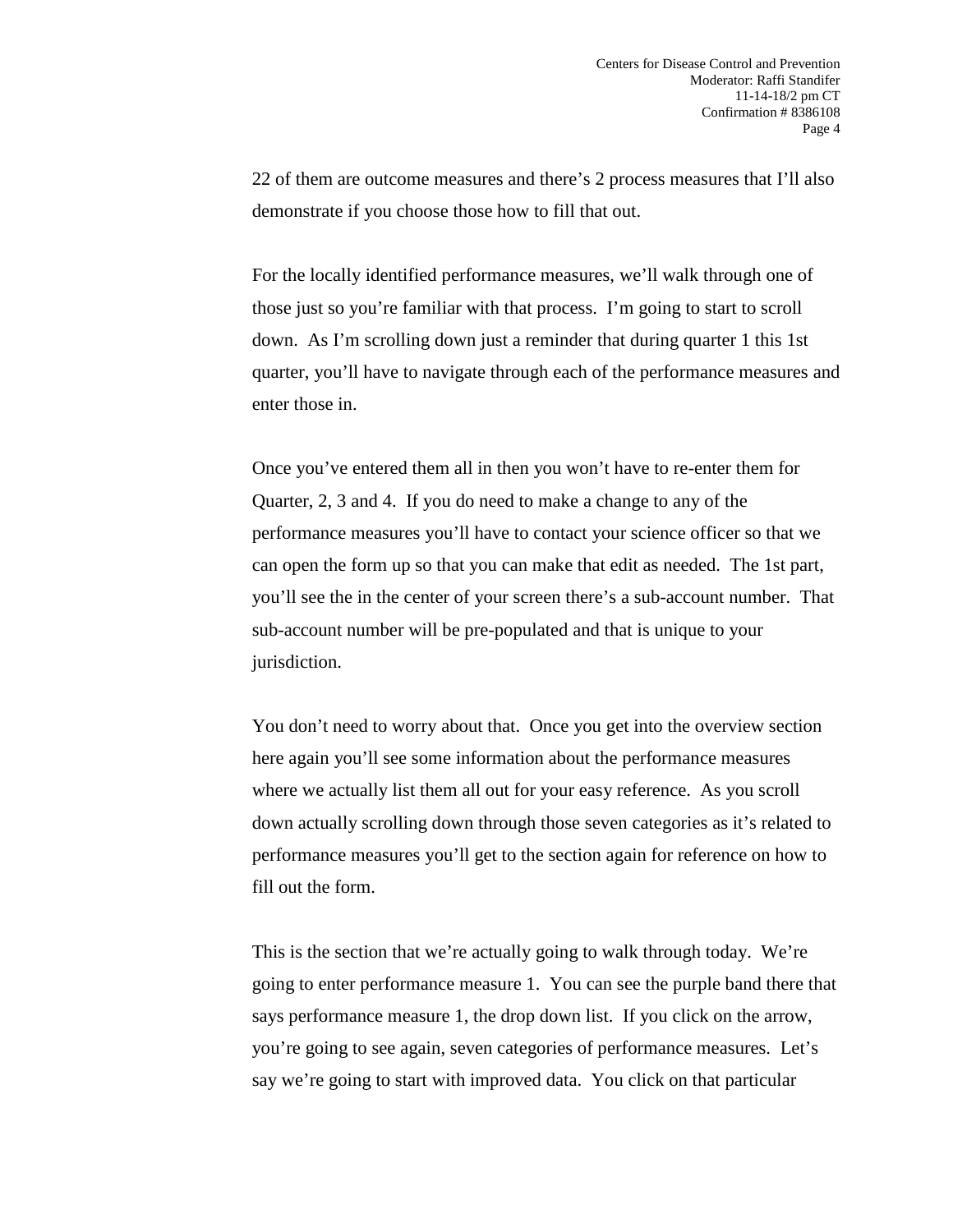category and then you'll see down below where you select a particular performance measure.

From here you'll see that there are the suggested measures, performance measures that we've listed out and then the local measures. That's the one we'll come back to. Let's just select A. Now you'll see the form has changed. We selected the number of lab samples screened for opioids. The value type, we have two choices here, number or percent. We're going to choose the number.

Next, you're going to enter your baseline value. Again, that's going to be a whole number so you'd enter – we're going to start with 0. There we go. We'll start with 0, enter your baseline and then enter our target. Where's our target? We're just going to use 500. The next box is for the performance measure description. We want to give you plenty of opportunity to share additional information that's unique to that particular performance measure that you're entering.

Here you can just enter the additional information. If you're using  $-$  if there's any particular specific population that you're going to be posting on you can enter that information here or anything that you see that'd be applicable. Next you select your domain that that performance measure relates to and you can select all that apply. Then we're going to the…on my screen it's a yellow or golden stand where we talk about the value achieved by quarter. This is where we're starting to get into our progress reports.

Remember for Quarter 1 our baseline was 0. For Quarter 1 how many lab samples did we get? We're just going to say 25. You enter that and then scroll down. Then you're going to give your quarterly status update. How well are you doing on that performance measure? You can see here the 25 has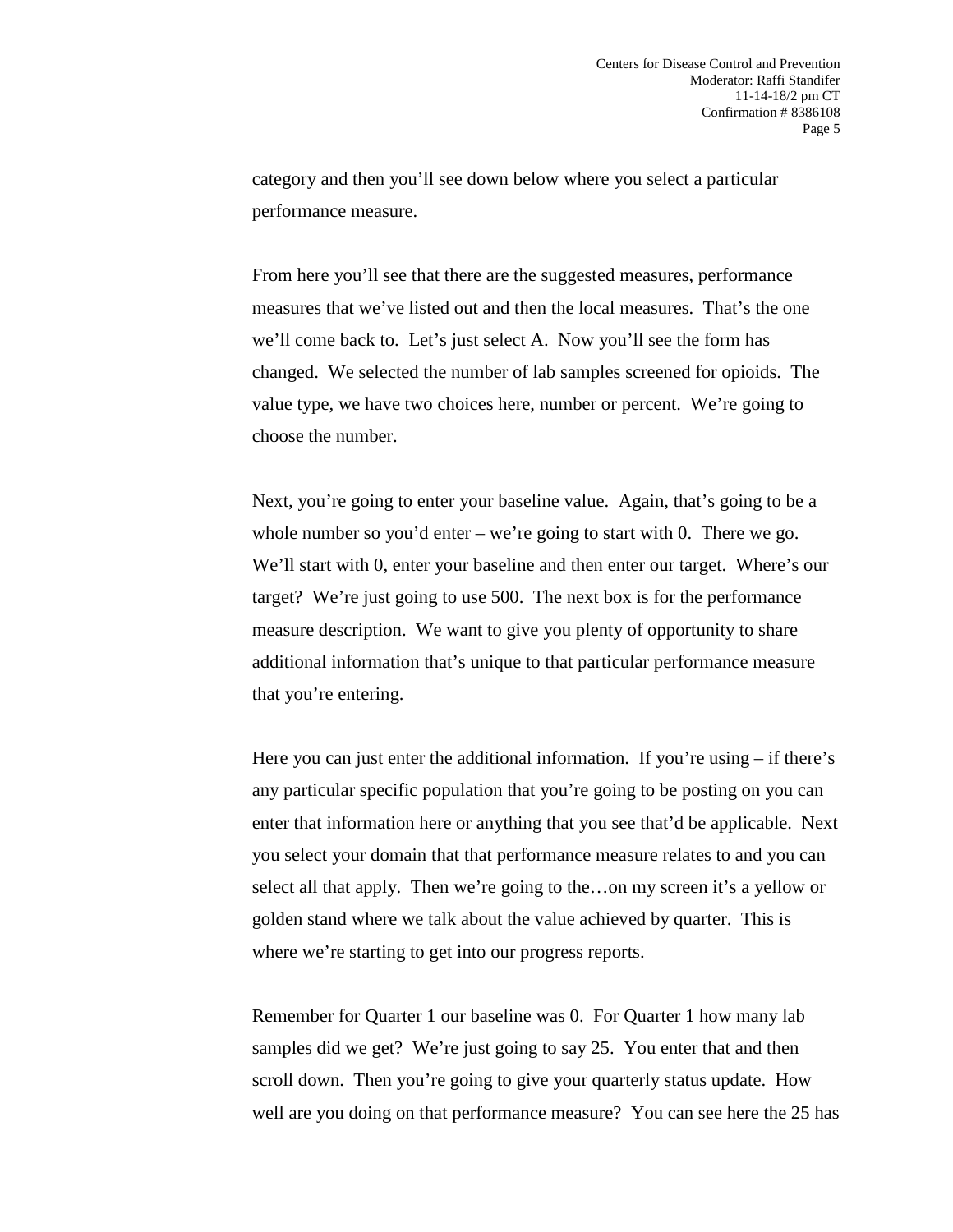already pre-populated here. You have more of a snapshot. We're going to say we have our five selections.

We can say not started, on track, off track, it's complete or it's discontinued. We achieved 25 so we're on track so we just click on that radio button. That's all you have to do for your progress there. If you have some supporting documents that you want to share with us you can upload your document here and set it on your screen that you'll be able to upload that document.

The next slot is recipient comments. These are your comments. What went well in working with this performance? What challenges did you have or is any other relevant notice that you'd like to include? You can see here these are the notes for Quarter 1. You'll enter it there. In subsequent reporting quarters, you'll see that you'll have a box for Quarter 2, Quarter 3 and Quarter 4.

The next box that you see is something that we call the Brag box. This is a great opportunity for you to share anything that's going great, even if it's not part of the larger performance measure. You can talk about having a great meeting or a fabulous outcome that you didn't anticipate, anything that you want to brag to us about. This is your opportunity to type in your great success here.

And then the next box, the last box you see is does NCIPC have any comments. This box is for us. If we have no comments we'll just click no. If we do have comments then this box will pop up. We'll say no comments for now. That's how you enter a performance measure that's already been prepopulated.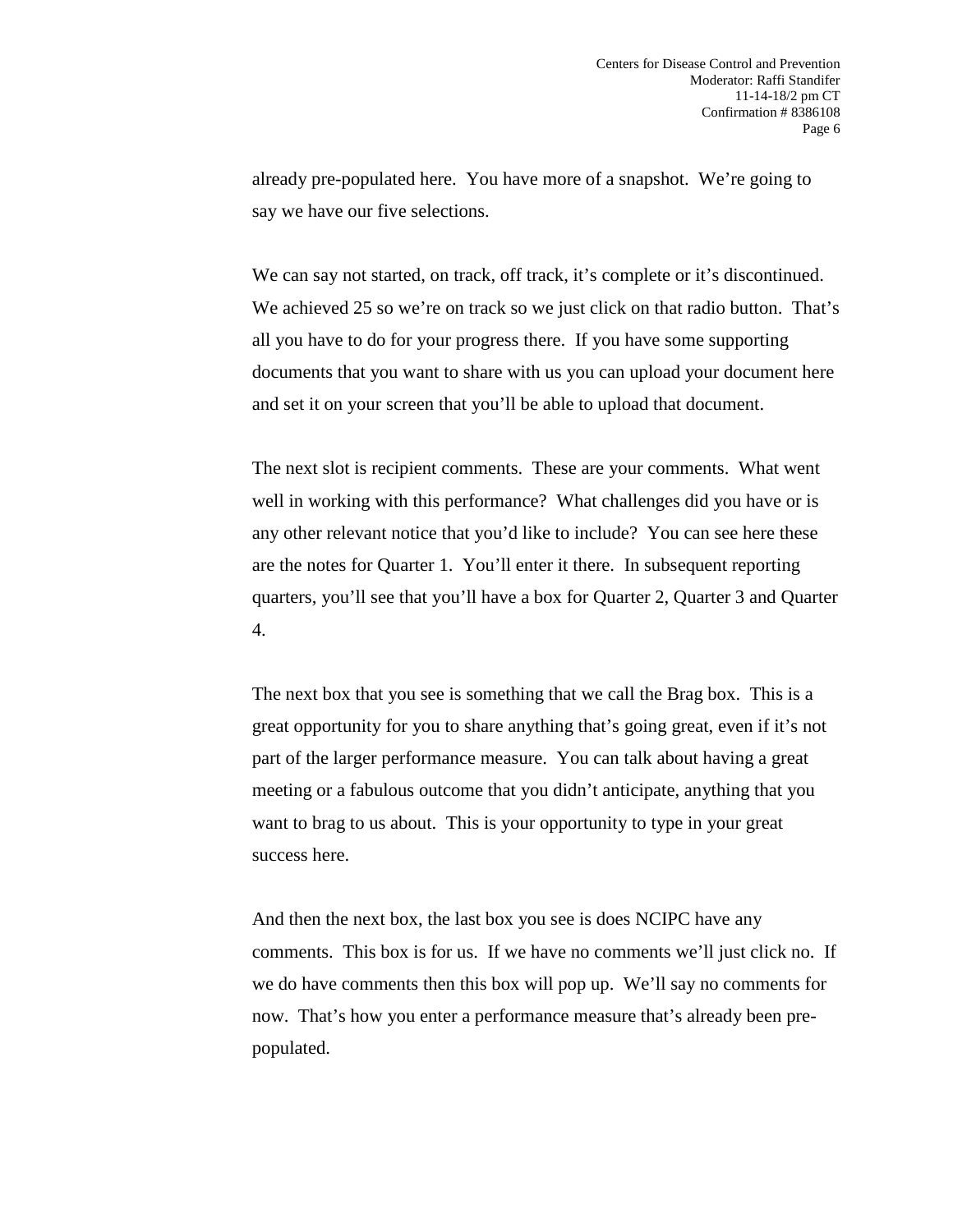Now imagine there are two process measures so improving; prescribing behaviors is one where you'll have different choices and the linkages to care. Let's take a look at linkage to care so we can follow that one through. As you'll see linkage to care here is all of our performance measures and then you'll see letter H, status of PDMP linkages.

If we click on that one…there we go. As you scroll down to again the gold band, you'll see that it looks a little bit different here. Here is where you can give the status of the PDMP, status of your PDMP linkages. When you do that you'll select one of these three that best describe what your status is for that. Working from the right side you'll see the PDMP isn't linked to any large healthcare system.

If that's your state starting point you'd click that radio button. To show progress we look at the middle one where it says PDMP is linked to EHR and operational in at least one large healthcare system. You click it there. You can see there's a progression and what we're hoping for is that at the end of this project period that your PDMP will be linked to more than one healthcare system. You'd check that radio button or whatever that status is.

When you do that you don't have to fill out this next section. You just skip down because with that one it's a process measure. It's a little bit different. The rest of the form is still the same. We've already talked about that where you enter your recipient comments. Again, you have your brag box if there's anything else that you wanted to address.

I'll give you one more example here. Let's go to performance measure number 3. We're going to click on there and we're going to – let's…we'll do linkage to care again. We're going to do a local measure. We wait for just a second for that, the boxes to pop up. This is where we're going to look at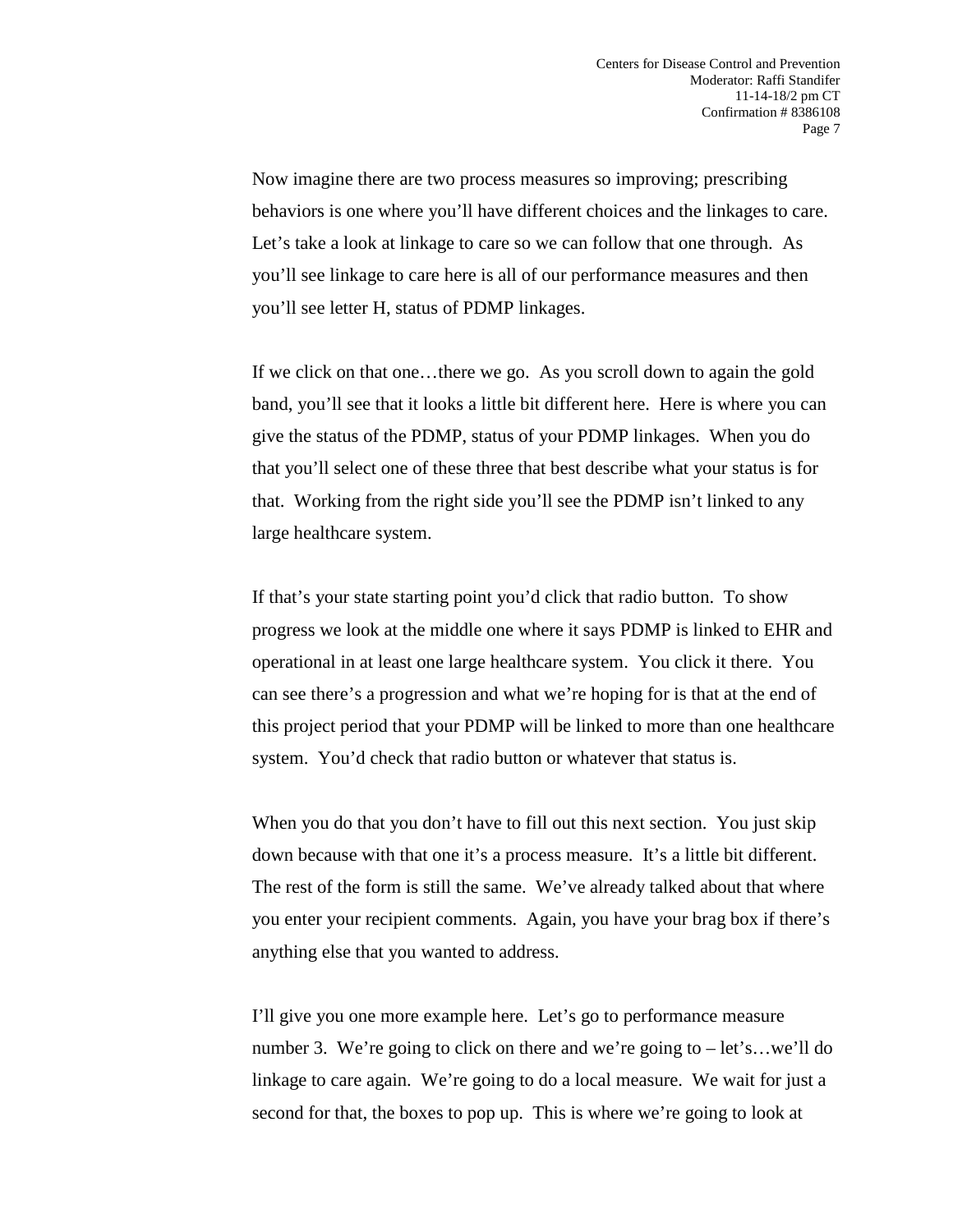what's your local measure that falls into that category. We're going to enter in – this is an open free text box. You're going to say linkage to care.

We're going to say the number of counties...oops -- I had caps on -- make linkages for example. For demonstration purposes, I want to see how that works so the value type, as you can see we use a number. Then we're going to enter our baseline value and then our target value.

Under units, we have to type in here the number of counties that make linkages so the units are going to be counties. You just type it into the box there. Then what's being measured, we'll just say the number of -… I'm sorry linkages- that make linkages. You type that in and you'll see right down here you have the text of your performance measures.

You're looking at the – your target is to have 12 counties that make the link. That's how you'll enter your locally identified measures. The box here of performance measure description, that's where you can enter your numerator and denominator if you're using percentages instead of numbers. Again, you'd still go through it like the domain and then the number that you're achieving per quarter.

This box here -- this question have you edited or updated the previously reported value for a quarter -- this is something you'll fill out in Quarter 2, 3 and 4. If you had originally entered a 2 in Quarter 1 and you have additional data and now you know that number is a 4 you'd enter it in there and then check the box for yes. Then indicate to us that you did make a change in Quarter 1 so that we're aware that those numbers have in fact changed.

Again, you go through your quarterly status updates, upload it in documents, share any additional comments, and then any brag box and any additional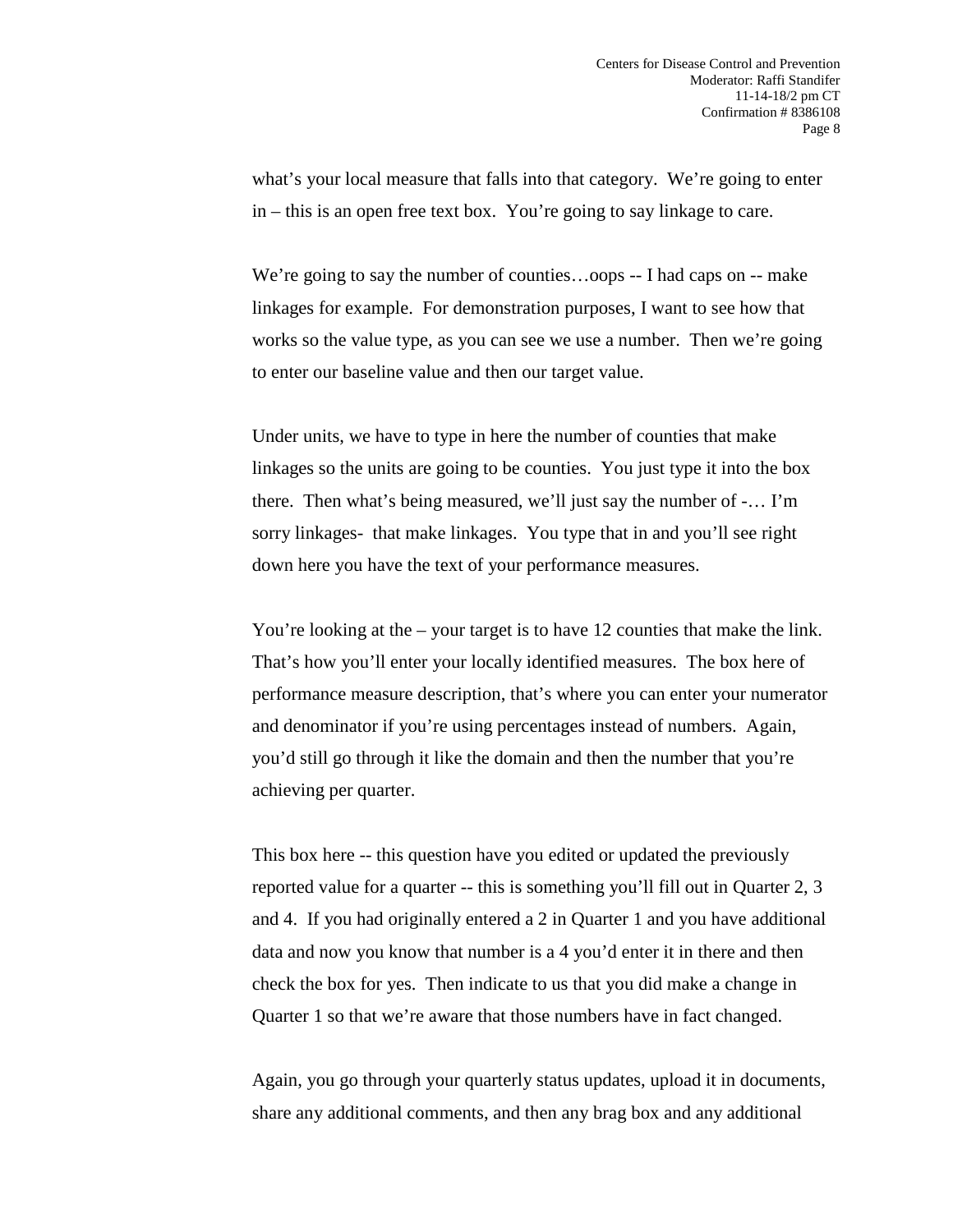comments. Then once you get to the end please remember to save the form. That way you don't lose your data and you can save and exit out of that form.

Just one other note that I had skipped over -- let me just scroll up here - there's a little button, a little radio button, and it has H in it. That is where you can view your data history. This is where you can look to see if you've had any changes for that particular field. As you can see -- and that is why I didn't make any changes -- there are no changes noted here. That is a nice way to know if you've made any changes and to in fact track those changes.

That is how you work on the NCIPC forms. We're going to hold questions until later but for now I'm going to turn it over to Michelle so she can talk to you about her forms.

Michelle Van Handel:Good afternoon everyone. My name is Michelle Van Handel. Thanks so much for the introduction. I'm the Project Lead for the NCHHSTP project, the jurisdiction level vulnerability assessments, for risk for opioid overdose, HIV and viral hepatitis. I'll refer to this as the vulnerability assessment project because our center name is long enough. I don't need the full project name.

> Again for taking time to join us this demonstration this afternoon. The NCHHSTP quarterly performance form is very similar to NCIPC quarterly performance form. I'll just briefly reshow the form, and highlight some of the key differences between the forms and then go through a few examples to familiarize you with NCHHSTP forms and then you'll leave knowing exactly how to fill out this form or ask your science officer.

About the performance measures, let me just scroll down. I'll come back up to the top in just a second. I just want to pull it up on the screen. I think it's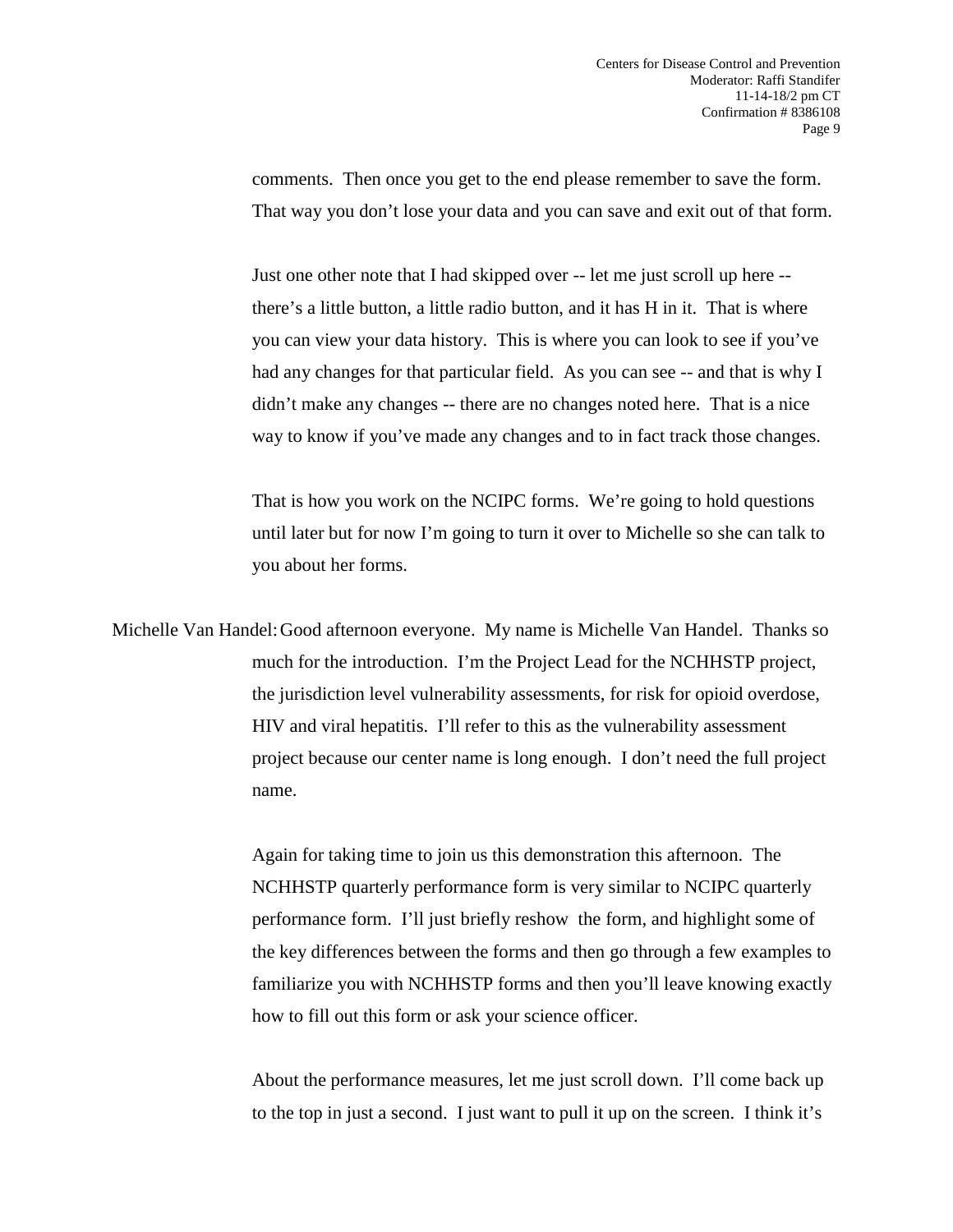just long enough but it doesn't fit on the screen. We developed ten suggested performance measures with at least one performance measure for the four major activity areas of the vulnerability assessment projects. For major activity areas 1, 2 and 3, we focused on key process outcomes or deliverables.

For major activity area 4 we focused on feasible implementation outcomes that aligned with key prevention interventions and activities proposed by multiple states. You can see the performance measures listed in the overview section of the quarterly performance progress and monitoring report on the screen here. Performance measures 1, 2 and 4 are really the three most core to the vulnerability assessment project and the key deliverable.

Many jurisdictions noted outreach events to the communities identified as vulnerable from their assessment. We included that outcome with performance measure 3. For performance measures 5 through 10 we focused on measures that'd need minimal new data collection, were feasible to monitor in this timeframe and were specific to the communities identified as vulnerable from your jurisdiction's vulnerability assessment.

Our purpose is communities as written in these performance measures generally means county since that's the most common geographic area that'll be used in the vulnerability assessment. For some it means zip code or census tract. Please discuss with your science officer to identify which performance measures align well with your activities. They'll also be able to provide you with more information on the rationale for these performance measures.

Similar to NCIPC, when selecting performance measures to report on for the duration on this project you can choose to report on some or all the suggestive performance measures. Only the performance measures that you identify locally or a blend of both of suggested and locally identified performance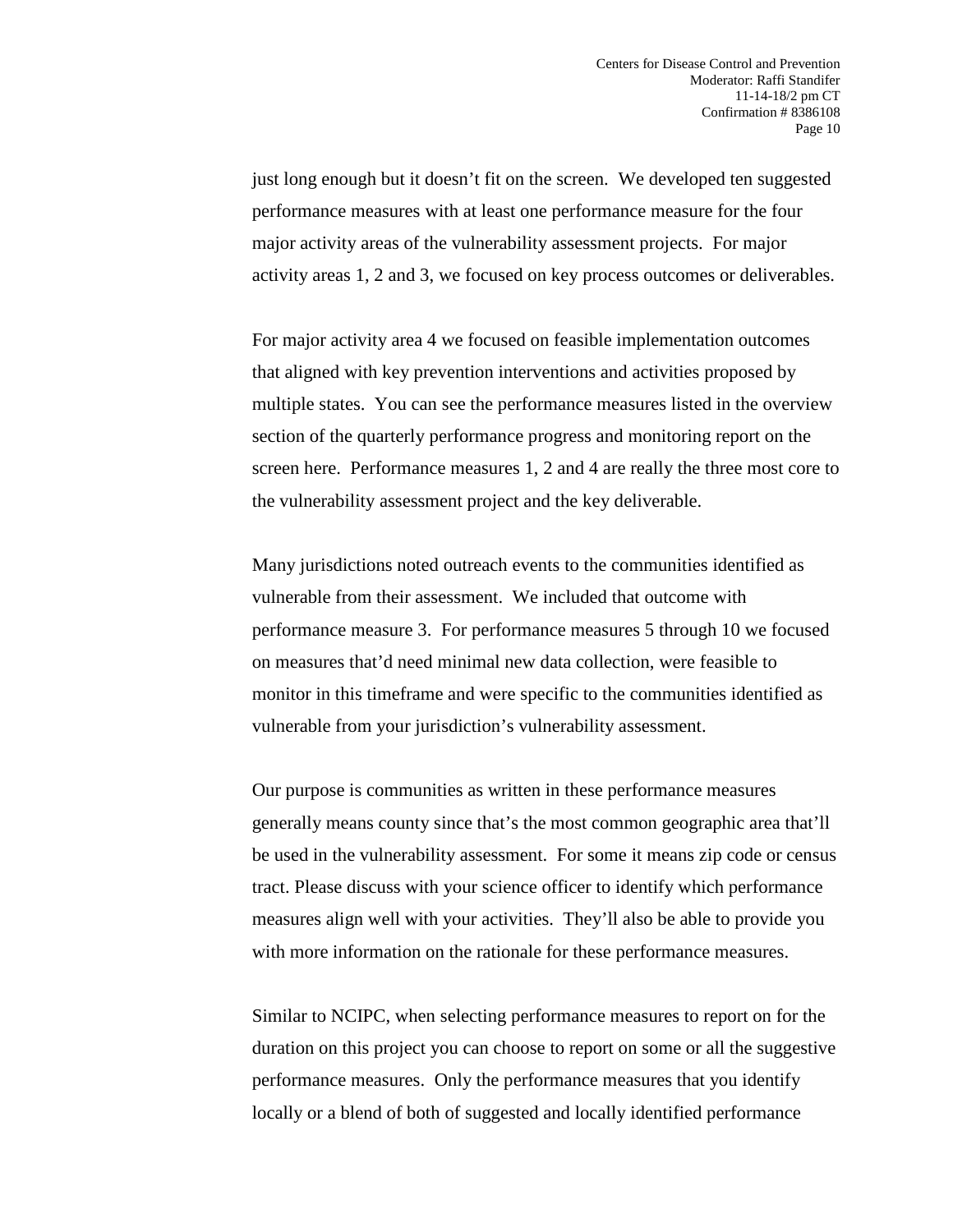measures Also notice that the performance measures are either measured as a dichromatic yes/no, a numeric count or a numeric percent.

I mention that because once I'm done with the form you'll see that there's a box available for you to enter the value of your performance measure. You can either select the yes/no, number or percent option. Keep this in mind once you review the actual form.

I'm just going to go back up to the top and highlight a couple items. During Quarter 1 you'll navigate to the NCHHSTP quarterly performance progress and monitoring form and action on the performance measures you plan to report on throughout the course of this project period, including the associated information which again I'll demonstrate in just a second.

After you complete the form for Quarter 1 the selected performance measure, value type, baseline value, target value and performance measure description will be placed in read-only mode. We understand that plans may change particularly related to major activity area 4 since we anticipate that this activity would start during the second half of the project period for most jurisdictions.

After you complete the form for Quarter 1, you'll be able to make revisions or additions by consulting your NCHHSTP science officer to add, remove or edit your performance measures. Again, in order to change or update your performance measures or any section for a selected performance measure consult your science officer. For Quarters 1, 2, 3 and 4, you'll be updating the actual outcome or value.

Just real quickly, you might notice that we are not using Chrome today but I don't think we'll have any problems. For speed purposes, we do recommend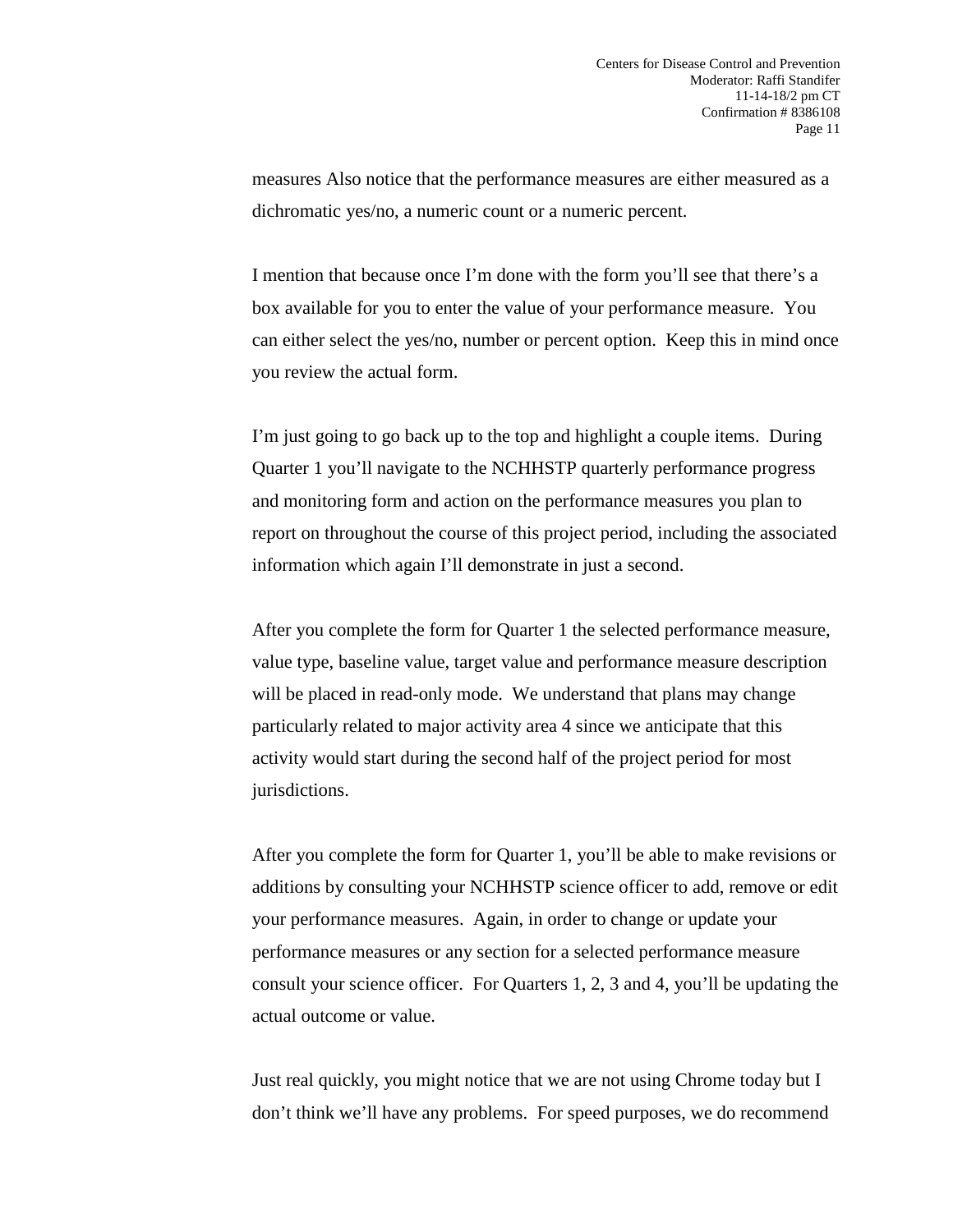using Google Chrome when navigating in REDCap for a slightly faster performance. As then as always, we reserve the right to make changes to these performance measures and report it as you can see, although we'll do this at a minimum.

Moving on I just wanted to point out there's the seven top numbers. This will be pre-populated. You won't need to enter any other information. Similar to ours, to NCIPC we have information about the performance measures and then there's very similar information on how to fill out the form.

I'll demonstrate three performance measures and we'll start off with hopefully with the most straight forward. The straightforward - the jurisdiction wide vulnerability assessment. Let me just highlight that a little longer, identifying areas of high risk for opioid overdoses and infections associated with nonsterile injection drug use is completed. It's a yes/no. We're going to go and select the yes/no value.

Our baseline value, ideally we'll have – be able to put in yes or no. For today we're going to put in the numeric 0 if you're a coder. And then, you might be planning to do two assessments, one for opioid overdoses and one for infectious diseases from unsterile injection drug use. Here we'd want to note two vulnerability assessments. This is the real test. Can you type onscreen?

We'll just make that note and then for Quarter 1 we don't have it done yet. Maybe the next quarter we completed one. By Quarter 3 we completed the other. We could leave this one blank for Quarter 4. Again, if you have any changes on the following quarter you can select yes and it'll allow you to indicate which value has changed.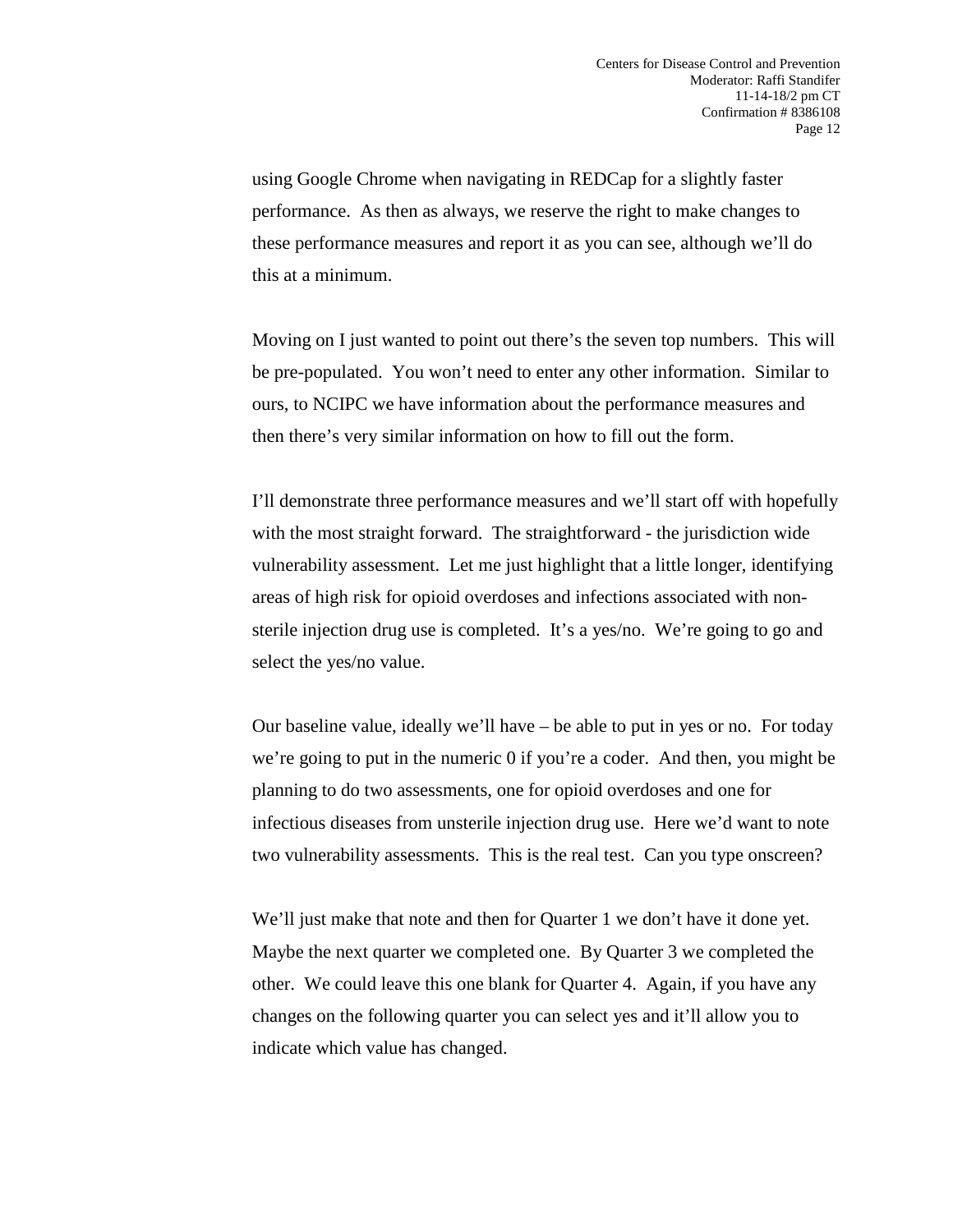I know everyone's on track so we'll go ahead and enter that. Then by Quarter 3 we'll have this completed and it'll be completed for Quarter 4. This is where you can go, this document upload area is where you can upload either your map or any other document that'd be related to this indicator. Similarly feel free to enter in information from your recipient's comments on what's going really well, any challenges you had or any other relevant notes for Quarter 1. Then Quarter 2, 3 and 4.

When we review the quarterly performance monitoring report each quarter we may add in some comments. That's when you'll see it here. If not, there'll be no box. For performance measure 2, I'm going to use performance measure number 3, percentage of vulnerable community with at least one outreach event to disseminate findings.

This seems a little questionable. You might be wondering what's an outreach event. Here's your opportunity to select this performance measure but make it your own. We'll go through an example of how you could make that adjustment. You might not have done any for your baseline value but you plan to reach at least 75% of your vulnerable community by the end of the project period.

Just a note, if you're entering a percent just enter the actual value. Don't include the percent sign and don't write it as proportion. Here you might want to specify perhaps you're trying to provide…technical assistance to local health department... and anticipate 12 vulnerable counties. You will all be …better typers than me. And plan to provide TA to 8. There for your denominator is number of vulnerable counties and your numerator is number of vulnerable counties to which states health departments provided TA to local... Acronyms are great. Then we'll go ahead and you can again fill out Quarter 1, 2, 3 and 4.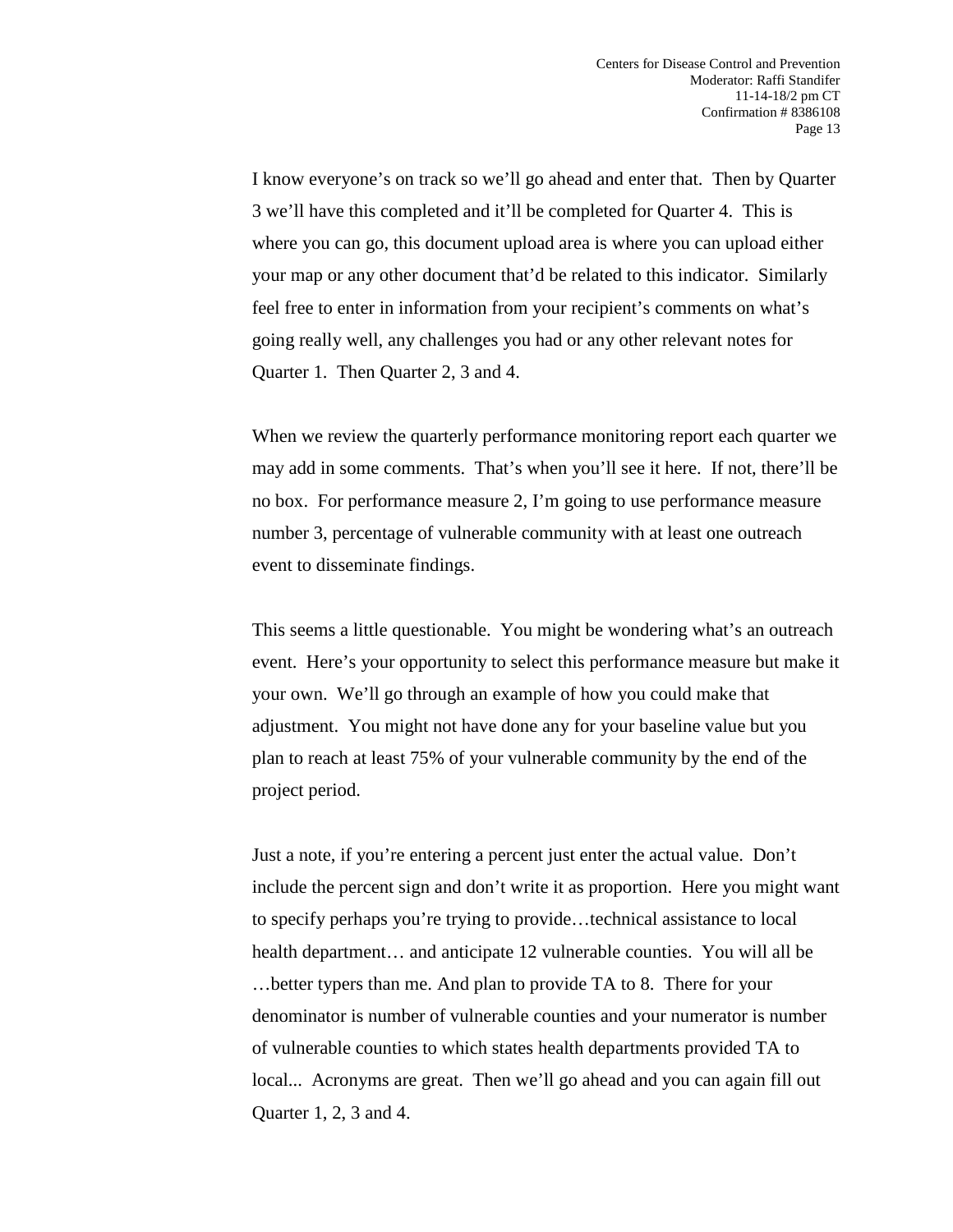Since this is the percentage, we want to add in perhaps by quarter – might not get started on this until Quarter 3. You might reach half, maybe four of them and then you'll reach all eight of them by Quarter 4. We'll skip this part but if you're not startedit yet, on track, off track and complete are incomplete on all your status updates for each quarter.

I want to do one example of locally selected measures. Again performance measure, go down locally, identify performance measure, very similar to NCIPC, might select number of HIV testing sites in three priority vulnerable census track for you, for those of you during smaller areas. This is a number. It might not be any or it might be unknown.

If it is unknown right now we can't enter in non-numeric values. You could leave it blank and just leave unknown. We want to make sure – we at least want to know the census track by the end of the project period. You can say baseline unknown, will identify once vulnerable census tracks are identified in or identify baseline.

There might be a little bit more information you want to add in there. Then again you'd complete Quarter 1 through 4 values just as you had earlier, Quarter 1 through 4 quarterly status updates just as you had earlier and then if you have any information you want to upload. Again, feel free to add in all relevant comments that you may want to. Once you're done you want to save and exit form or save as you go as a best practice to not lose your work which I didn't. I think this gets us to our first question and answer time period. I'll hand it back over to Michelle Hoover to help facilitate.

Michelle Hoover: Everyone I'm going to ask Hang to come back over and move it so that we can see the chat, Kara if you can please open up the lines for folks to be able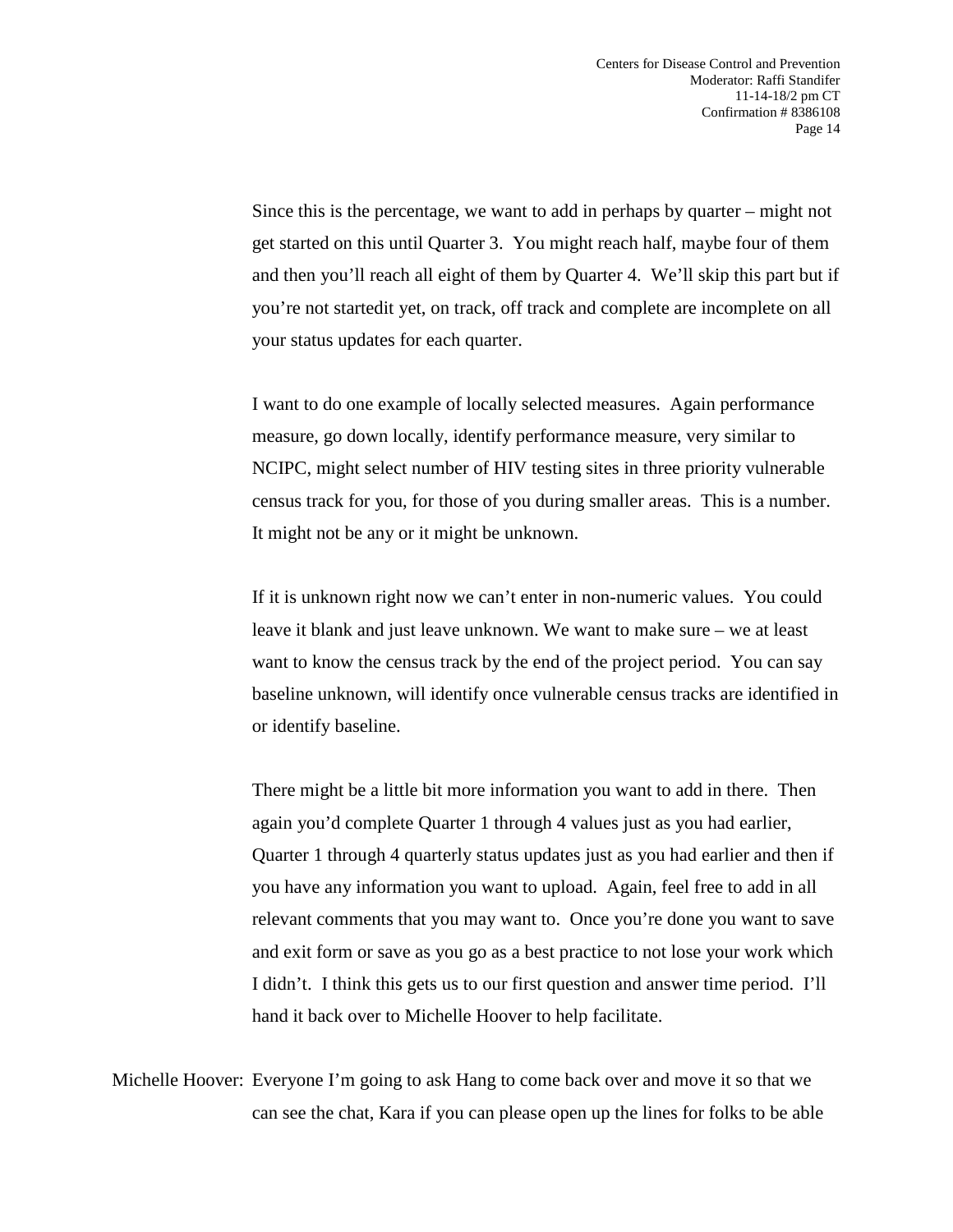to ask questions over the phone and we'll also make it available so that folks can ask questions in the chat section as well.

Coordinator: For those participating on the phone, if you'd like to ask a question please press star 1, unmute your phone and record your name clearly. I do need your name in order to introduce your question. If you choose to withdraw your question please press star 2. Again, to ask a question, please press star 1. It'll take a few moments for the questions to come through. Please stand by.

Pause

- Michelle Hoover: Give people a chance to digest. That was wonderful information from our presenters. I will reiterate what Michelle Van Handel mentioned at the end. We chose during this presentation because of the way in which it reloads the entire form when you save; to not save during the presentation to save time. We definitely recommend saving and saving on a regular basis just to help maintain that data that you have already enter into the system.
- Coordinator: You have questions coming in, one moment please. Our first question comes from Andrea Lombard. Your line is open.
- Andrea Lombard: Michelle this is for you. Thank you for outlining the use of this tool, kind of lost me a little bit with the last example or the last couple. You were just giving us local health departments as a potential denominator county as a potential denominator. Is that correct? And then, when we got to testing sites you were just giving that as an example within the census track. They were mixing apples and oranges but you were just throwing them out as possible examples, correct?

Michelle Van Handel:Correct. Most states have proposed to do their analysis at the county levels. That's a pretty common unit for our surveillance data. It's often the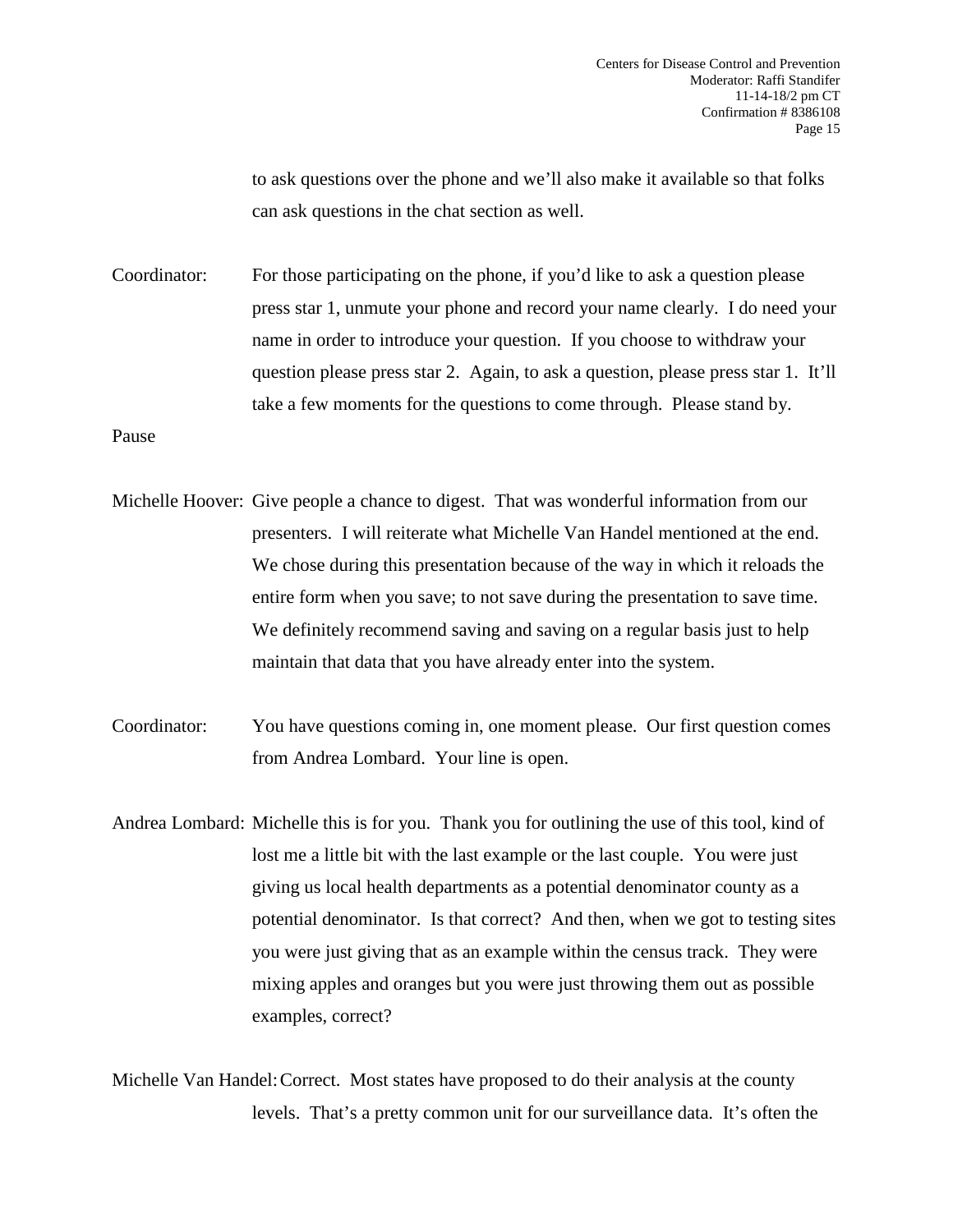unit that data is available. However, a few states or the District of Columbia don't have that option. They'll be doing their analysis at a smaller unit level. I was providing just examples. Most will be county but there will be some states who may choose to do a smaller geographic area such as census track, for example, in cities or zip codes.

Andrea Lombard: Okay thank you.

- Michelle Van Handel:Then the testing site was just an example of something that someone made, selected the local measure level.
- Coordinator: The next question comes from Linda Scott. Your line is open.
- Linda Scott: Hello. My question, when you put if CDC were to put comments in that one area based on our responses is there any kind of notification comes to the state program or is that something we just need to go in and check?
- Wendy Heirendt: Hi Linda, this is Wendy. Based on what I view looked at the form there's no notification. You'd have to go in and see that. If it were a really pertinent comment I'm sure your science officer and project officers would reach out to you. This would be more of a comment that could be used for your next monthly call or for you to note or to take note of when you do your next quarterly progress report.
- Linda Scott: Thank you.
- Coordinator: Again as a reminder if you'd like to ask a question please press star 1 on your phone and record your name, one moment.

Pause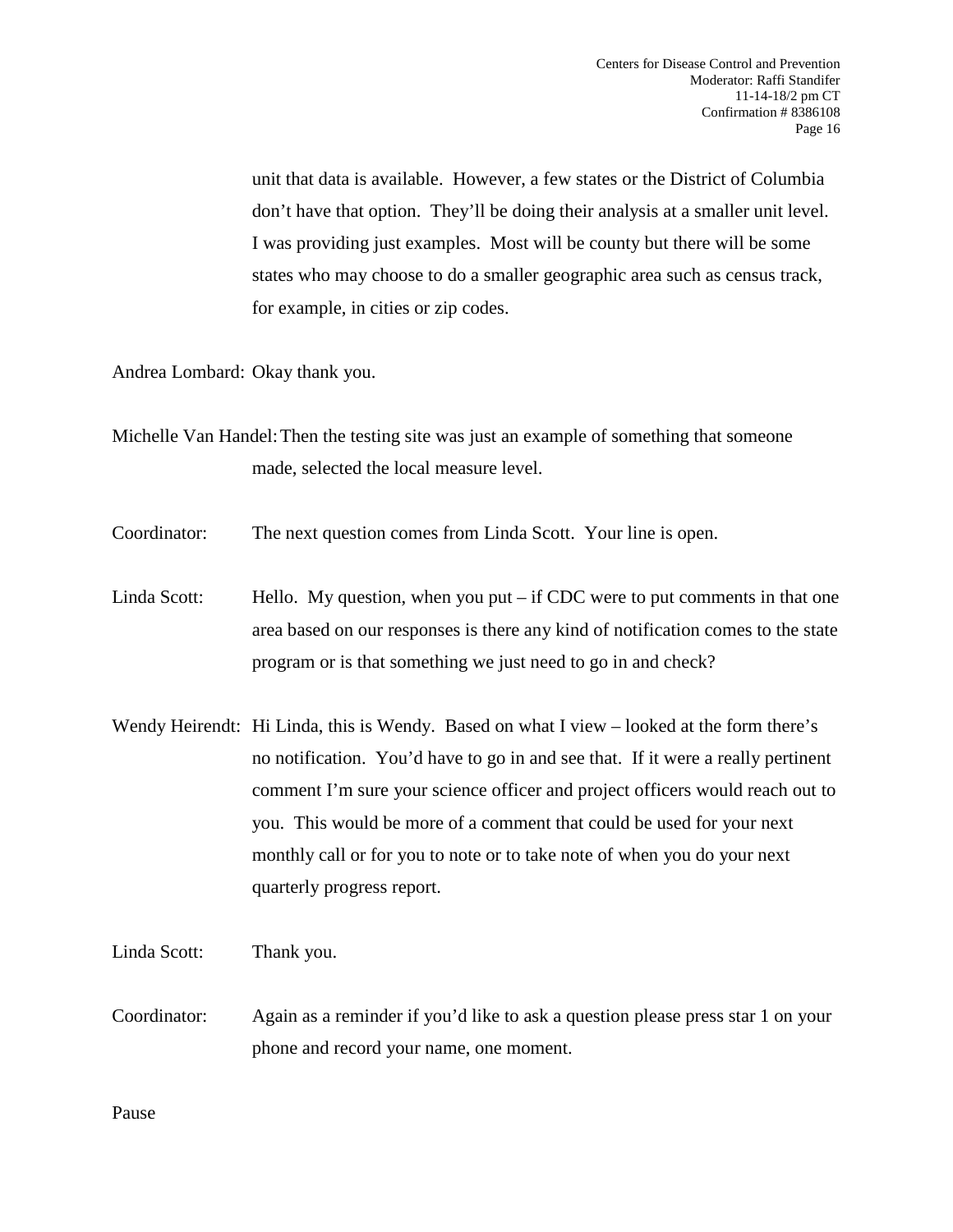Michelle Hoover: A reminder as well that you do have the ability to type in questions into the chat box if you'd like.

Coordinator: The next question comes from Marissa. Your line is open.

- Marissa: Hello, just a question. Thank you so much for showing us this. Is there going – are there going to be any paper based templates that are distributed? The reason I ask is that the person – I'm the person that will put it into  $REDCap$ but I'm not the person that'll be compiling the data so just curious if there'd be any templates.
- Wendy Heirendt: Again this is Wendy. We're going to try to share the screen again so you can see. We will not distribute any paper-based templates. It is an electronic system but if you can see the screen that's being shared at the very top it says an action that says download PDF of instruments. If you click that arrow, you have the option of creating a PDF. The first one is - it's just a blank form and it shows all the options.

The second one is if you want to say the particular section with your data in it then you'd click the second one. The third and the fourth options, I'd be careful with those because that'll create a PDF that's really big, very big. That'd take a ton to create but that'd show all the forms that are in the REDCap system that you have access to. I would recommend either the first or the second one so that if you needed to share that paper based document with others in your office.

Michelle Hoover: Note that the PDF form prints out slightly differently, than what you see on the screen. The PDF is a little bit more difficult to navigate and collect information on. Depending on how your state wants to handle things you can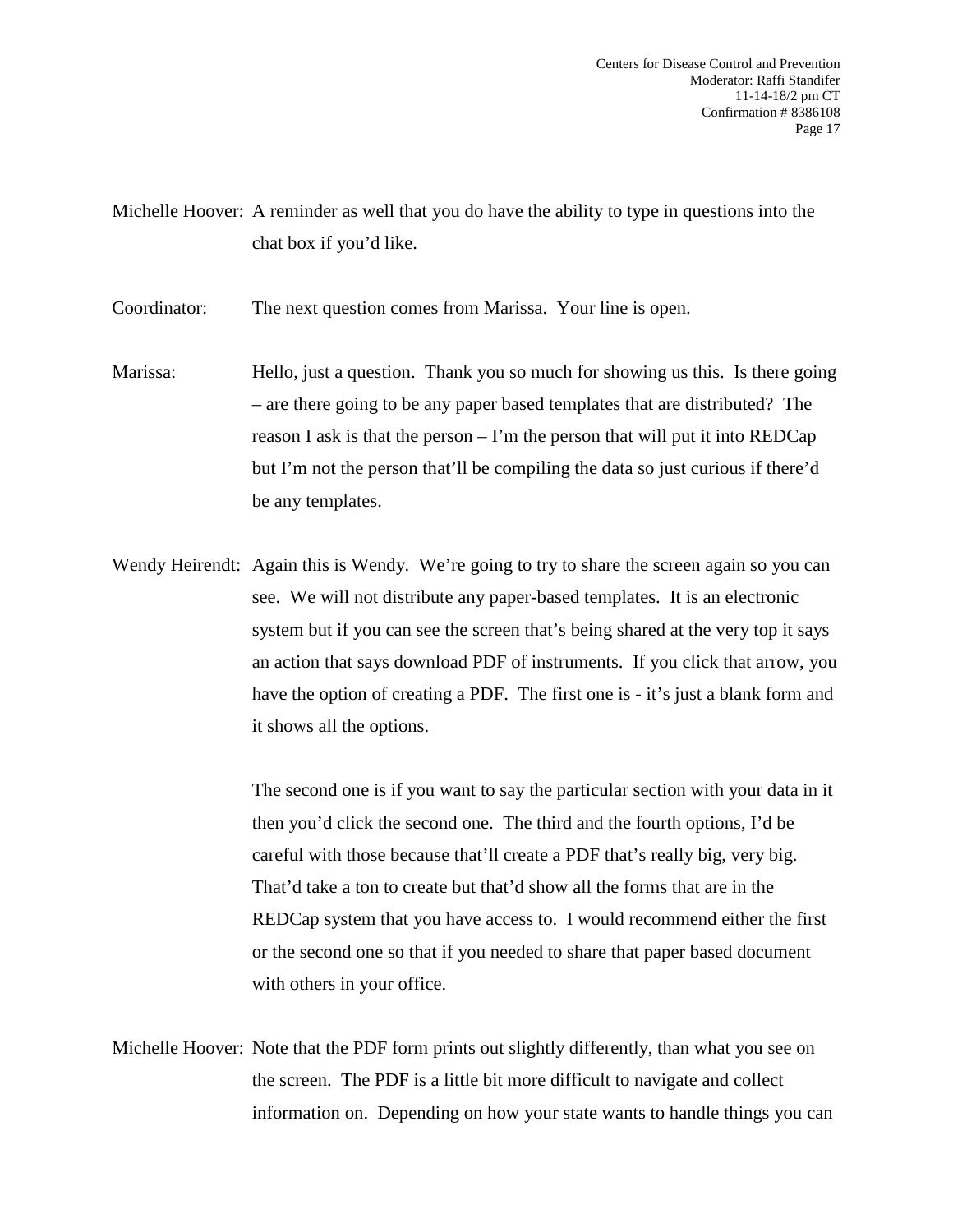request additional people to be added into REDCap to be able to enter the information and just leave it in a yellow state or a non-complete state that may help with data collection purposes and then having someone else actually review it all or add additional information before it's marked complete.

- Coordinator: The next question comes from Jennifer Faust. Your line is open.
- Jennifer Faust: Hello. I actually put my questions into the chat area. I don't know if you all aren't looking at it but do you want me to repeat the question or…?
- Michelle Hoover: If you could repeat it, it seems that the question and answer section really isn't showing the chat at the moment for whatever reason. I'm going to try to put something in there so someone can ask a Chat question.
- Jennifer Faust: Okay. I don't have REDCap open. Is there a way that you can display it again just because I can't remember what a certain thing is called, so I can explained it.

Michelle Hoover: Sure.

Jennifer Faust: Yes, the NCIPC Quarterly Performance, I think that's the form that I would fill out. My Project is listed under it in NCIPC. So, my questions related to this form. So, I'm in the Virginia Department of Health and we have something like 15 or so projects that are falling underneath the funds that we've gotten from this grant. And we were told that each of the PM's, Project Managers, for each of the projects are to create one of these reports. So, I need a way to be able to indicate my project name, but I could not for the life of me figure out how to do that when I want to open up the form.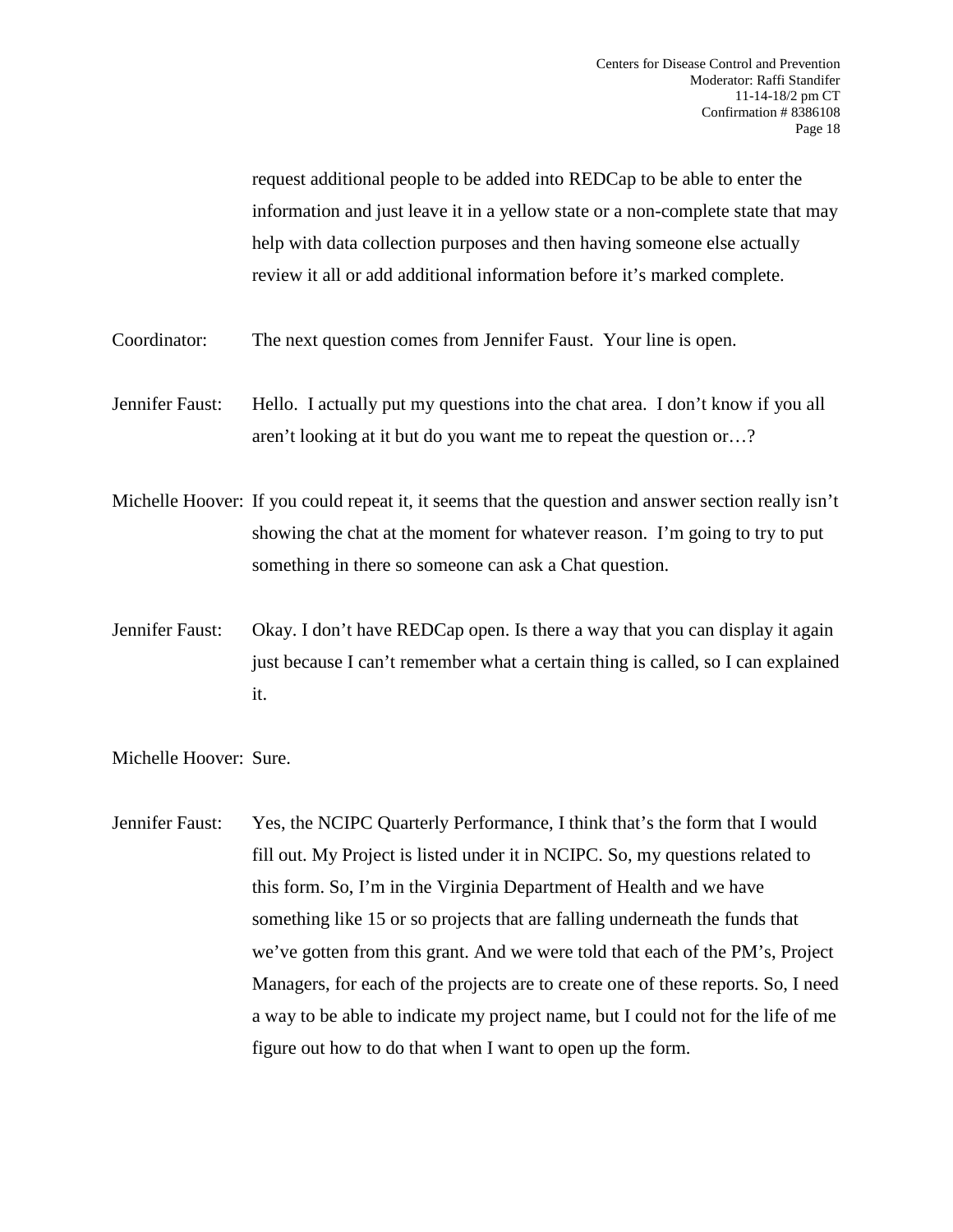Wendy Heirendt: Hi Jennifer, this is Wendy. For the purpose of REDCap, this would actually reflect your entire jurisdictions progress. So, in REDCap - we won't see your 15 individual projects for NCIPC because that will be your data that's an aggregated. Your numbers will reflect, you know, the entire jurisdictions work within those categories and as you're working on those particular performance measures. You do have the option to create those locally identified measures. So, if each of your 15 projects have different performance measures that will result in a whole lot of performance measures and we are encouraging you to keep the number to about 8 to 12 roughly.

> And I'm saying that number because we want to reduce the burden that falls on you and that way you can really choose those meaningful measures to report on each quarter. This system will allow you to enter a maximum of 50 performance measures but again, that's a lot of measures to be reporting on for each quarter. If that's not an option that's going to work for you, then let's get with - we'll get with you offline with your Science Officer and make sure that we are able to collect all that good progress that you will be making.

Jennifer Faust: Okay. Yes, because this has not been discussed at all amongst all of us. It's a major misunderstanding I guess because we all individually thought we had to report and that's why when we tried to do it, it was very confusing. And there hasn't been any performance measures identified that I'm aware. of it so I don't even know what we're supposed to be reporting on in terms of those measures so we definitely have to have some kind of internal meeting but I'm not the one running the entire thing. It's Sherry - I'm not sure if she's on the line. I can't think of her last name right at the moment. Yes, we're going to have to figure this out. Thank you.

Wendy Heirendt: Okay.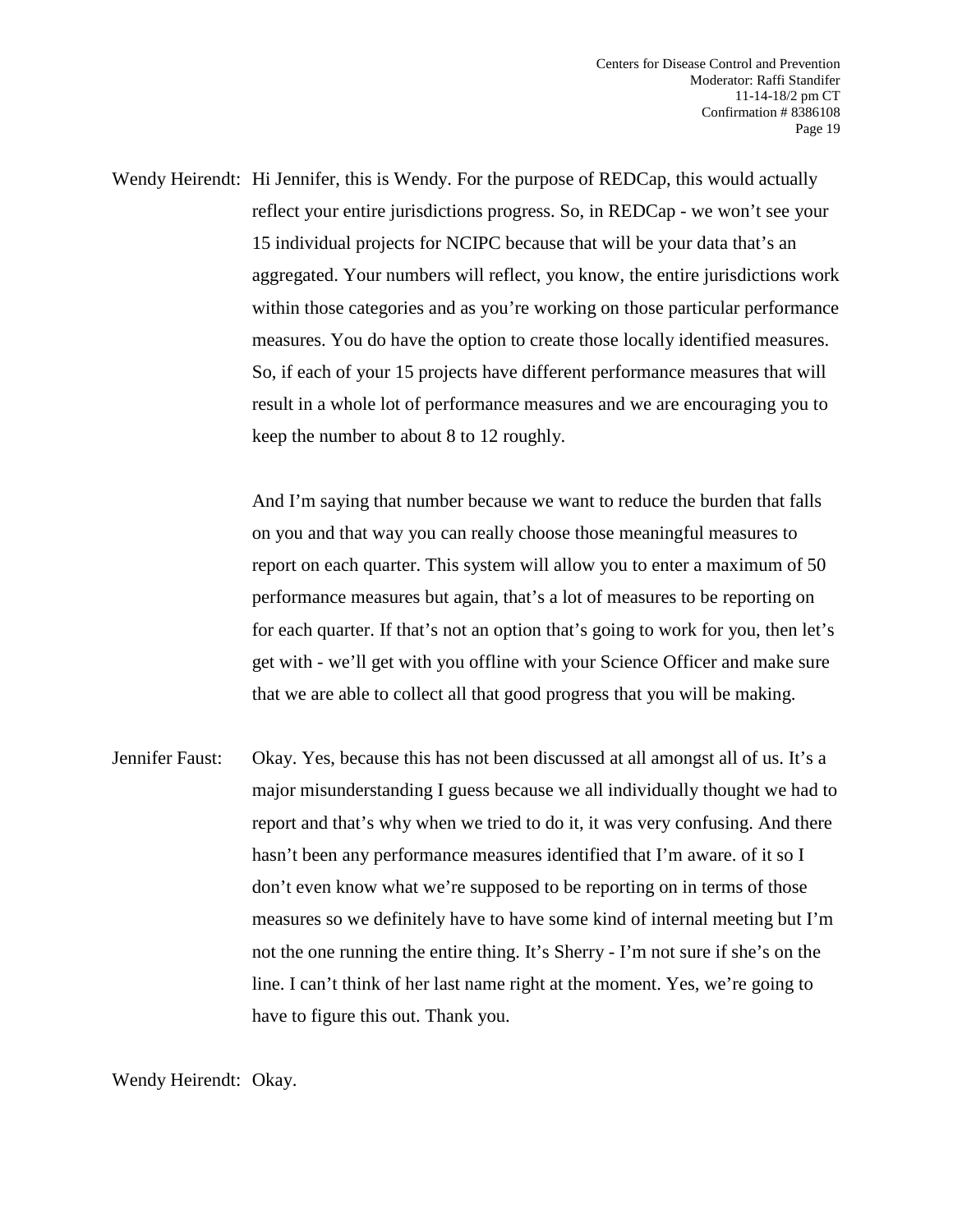- Michelle Hoover: And I would suggest reaching out to your Science Officer and helping work through that process with you if possible. That may help. We have a question that's come in through chat and it's also for NCIPC. For folks using local measures, is it correct that almost fit into one of the seven categories?
- Wendy Heirendt: Yes. So, the short answer is yes. What we've done is identified those seven categories and then within those - most of the work that you're doing really should fall within those categories because when we looked at all the work plans and all the performance measure that you originally submitted in your original work plan, we were able to fit everything into those seven buckets of categories. So, I'm not sure who was asking that question or where you're from but I know you've got a great Science Officer that you're working with. We can work with you so if you have a locally identified measure, we can help identify which of those seven is most appropriate so that it will accurately reflect your work.
- Michelle Hoover: So, another question that has come in is, how do we get the performance measure set up in the form or in the work plan? And it could be that Centers are doing it slightly differently between them but I'll allow both Wendy and Michelle to answer this question.
- Wendy Heirendt: All right, this is Wendy. I'll take the first crack at that. How do we get the performance measures set up? That's where - it's now for quarter one, that's where you would go in and - if you could scroll down just a little bit to the first performance measures. This is where you're going to select this performance measures. So, if you look at the screen - we'll look at number one, improve data. And so, we have five performance measures under there and these are the suggested measures. So, if the work you're doing would fit then it would help support, you know, the number of opioid involved death,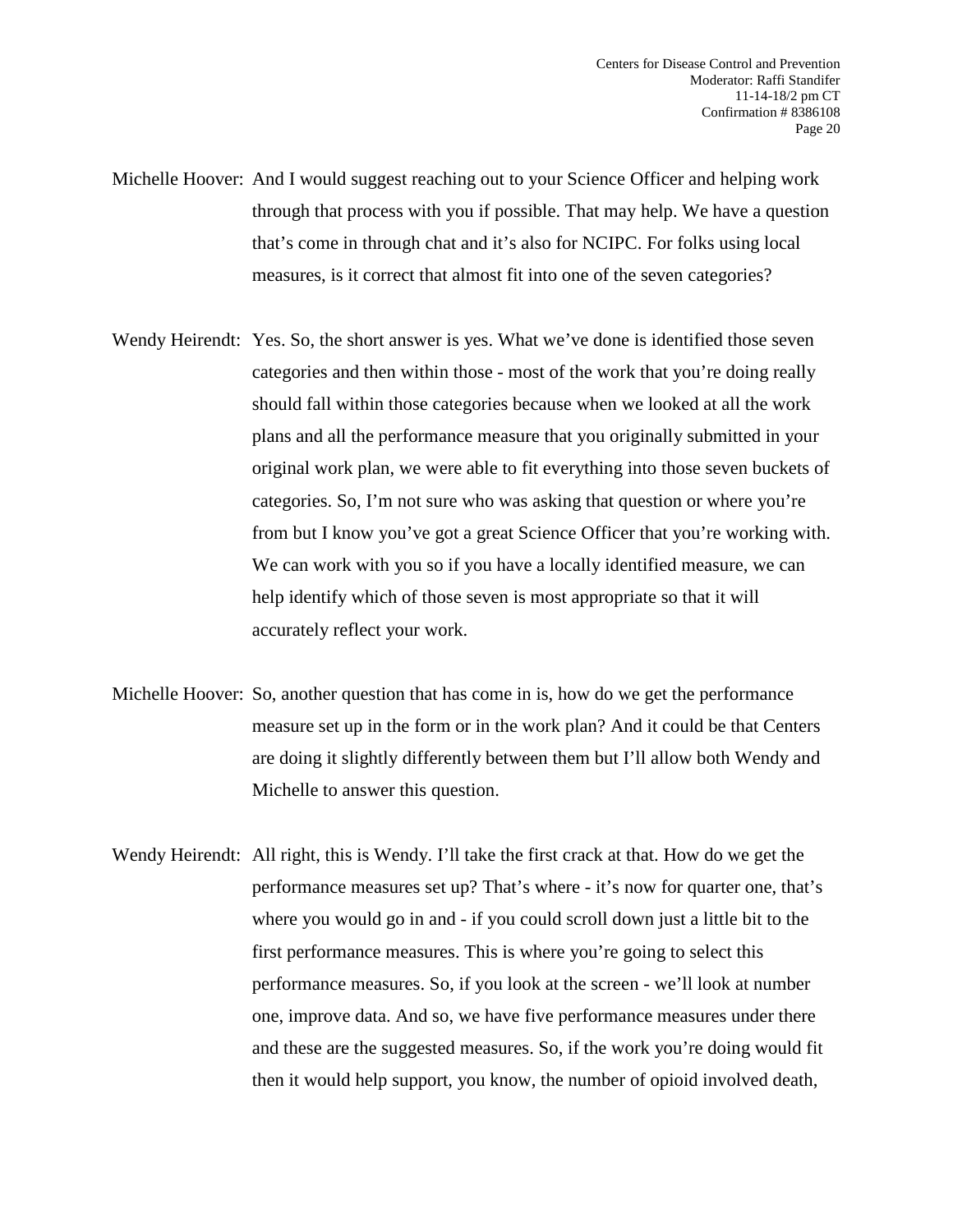then that's the one that you would select and then enter that into performance measure one as we demonstrated.

If none of these measures fit your work, that's when you would use those local measures. But again, as the previous person asked, it would fall within those seven categories.

Michelle Van Handel:And this is Michelle Van Handel with NCHHSTP, would you mind scrolling up so you can see the slide. So, if you're a state that has funding from all three Centers -- sorry I'm going to use the acronyms but -- CSELSCSELS, NCIPC and NCHHSTP -- there are forms for all three, CSELS is coming up and you see NCIPC's and NCHHSTP's so this is where you'll be selecting the final performance measures. When you submitted your work plans or if you've made revisions to your work plan, there was a section for performance measures but you don't need to worry about updating that section from here forward. This is the form we'll use for selecting your final performance measures or any changes you make later on and then reporting on those quarterly. So, it's by funding stream for these forms.

Wendy Heirendt: And this is Wendy. We had a follow up question on - one of the jurisdictions had like Virginia, 19 projects and the question was, does the recommended 8 to 12 measures apply to those - or is the 8 to 12 across all three funding streams? And the answer is no. That only applies to the NCIP and to those performance measures that we've identified on that form.

Michelle Hoover: And for NCHHSTP, we're asking for ideally one performance measure per major activity area but up to ten but really just to keep the burden on you all as low as possible for the reporting requirements.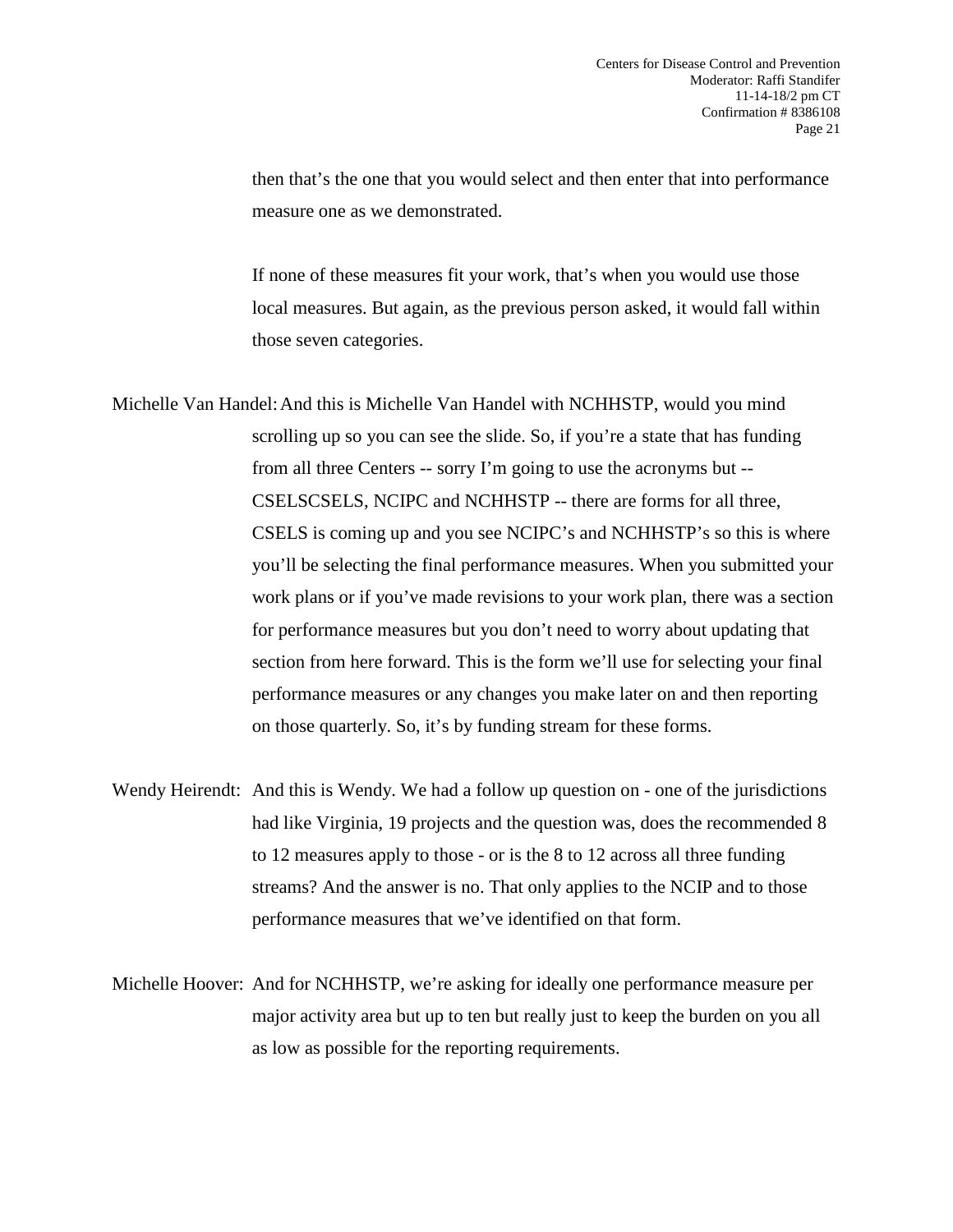- Michelle Hoover: So, there was a request to repeat the last question and the question, in a nutshell was, for jurisdictions and states that have multiple projects and among those projects may have multiple performance measures, is that across all three funding streams? And the answer is no. That each Center that is funding the information, the Injury Center and folks in , STD and in CSELS - each have different performance measures that have been identified and states can select among those performance measures which one's match with their activities, and which ones they may want to include as a specific jurisdictional measure in addition to that.
- Coordinator: We do have a question on the phone. The next question is from Jennifer. Your line is open. Jennifer Alvisurez, your line is open.
- Sarah Doitch: Hi there. Sorry this is Sarah Doitch from Washington State Department of Health. I am with Jennifer. So, my question is about the vulnerability assessment. We are looking at major activity four and the performance measures number 7 and number 8 talk about new cases of HIV and Hepatitis B. Are you looking at just us being able to report on our surveillance or are you looking at sort of the impact because the activity is initiating implementation? Like do you want to see changes over time because this seems like a pretty short time period if that's what you're looking for.
- Michelle Hoover: Yes, I'm so glad you asked that question because I didn't put it in my speaking notes. No, we're not anticipating that there will be a drastic increase but it's really to set us up so that you are identifying those communities -- so let's say county in this case -- and able to use surveillance data to monitor whether there are increases in HIV and HCB over time so it's just setting you up for the long run. We definitely don't anticipate you, you know, doubling your HCB diagnoses in the last quarter. So, thank you.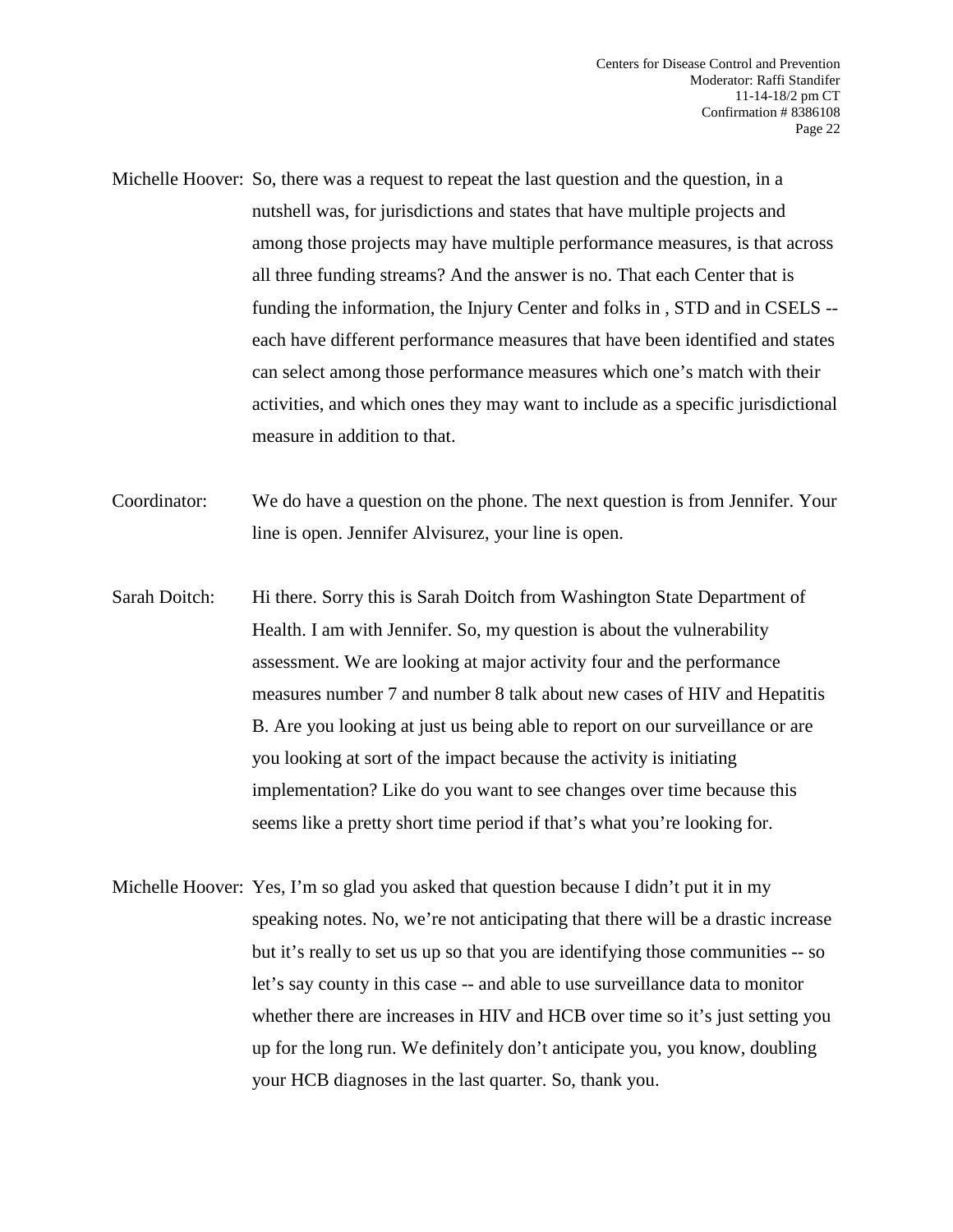(Crosstalk)

Michelle Hoover: Oh, sorry.

Sarah Doitch: I was just going to say thank you but maybe it would be helpful if you put that in writing just so we can see that?

Michelle Hoover: Yes. You can definitely reach out to your Science Officer. I think I have a call with you coming up but we can definitely try to get something out to clarify that.

Sarah Doitch: Thank you.

Michelle Hoover: All right, and thanks so much everyone for your questions. What we'll do now, if you have additional questions please feel free to reach out to your Science Officer and then respective Centers or your DSLR Project Officer and they will make sure that we connect you up with the proper people to address those issues that occur. At this point in time, we are going to switch gears and move over to those 23 states that are funded through the CSELS portion of the cooperative agreement. You are more than welcome to stay on the line but we wanted to give folks the opportunity to drop off if they needed to because we know time is very valuable to all of us. So, we'll pause for just a moment here and then we will restart momentarily.

Pause

All right, hopefully this has given those who are sticking on the line are the ones who would like to stick around and listen to the section that is focused on CSELS and the activities to build state capacity to enhance syndromic surveillance. At this time, I will turn it over to Anjelica Young and Sebastian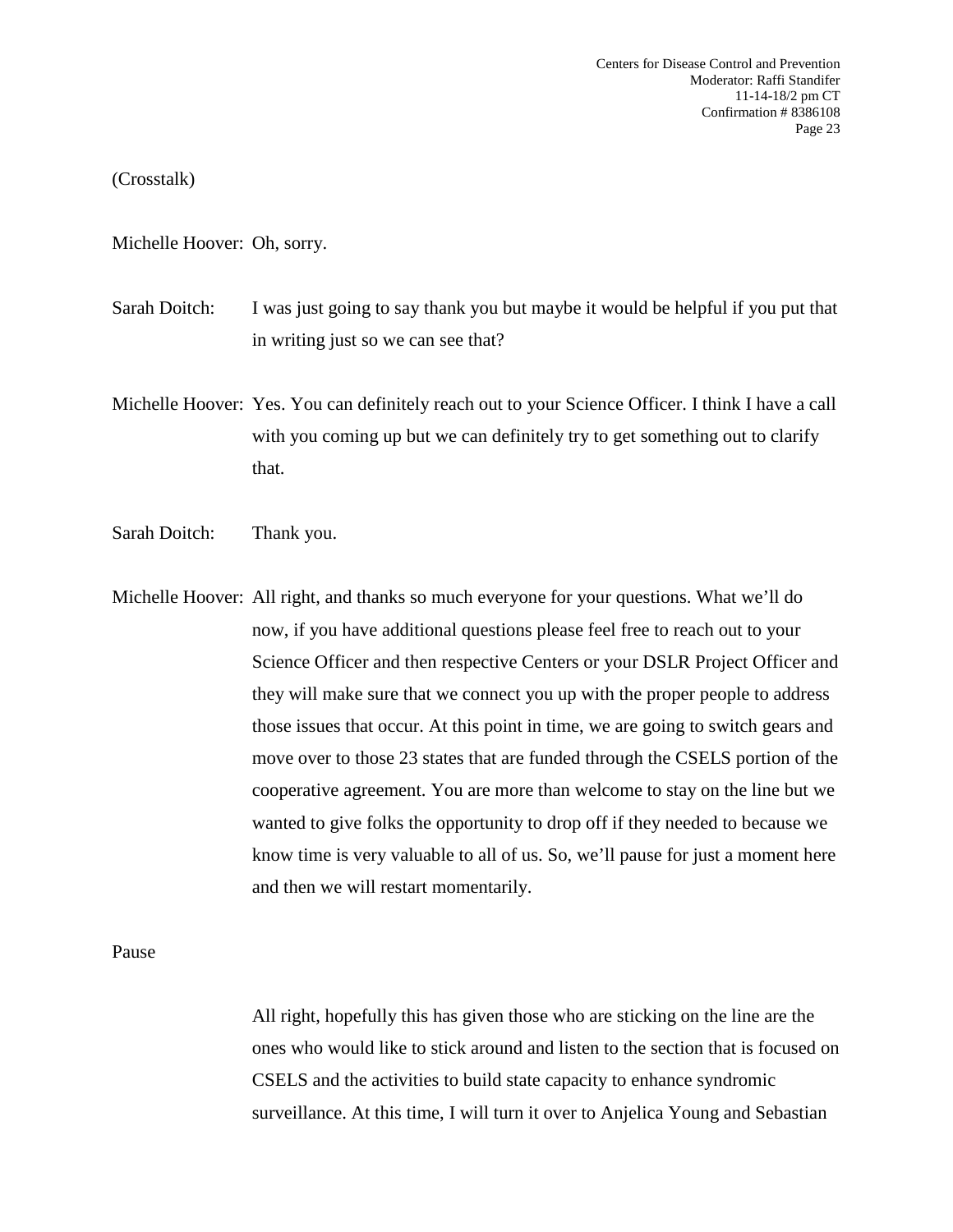Romano who will provide you with a broad overview and walk you through the demonstration of the CSELS forms.

Sebastian Romano: Hi everyone, this is Sebastian Romano. I will be providing a quick overview before Anjelica jumps into the nitty gritty of the REDCap forms that we have developed. So, for the CSELS portion of this funding announcement, we have developed four major strategy areas and in these four strategy areas as we've gone over with each of your work plans, provided a total of 14 suggested measures. Not all measures are applicable to every jurisdiction, as it's based on the activities within your individual work plans. And, measures were developed based on an assessment of all the activities that were entered into all of the 23 jurisdictional work plans.

> So, that is kind of the background of where we started from. We've then gone through that precursor of that Excel spreadsheet that we've gone through with each of our jurisdictions at which had information including your activities, any activity updates and measures that will be included as part of your performance measurement plan. And now, these pieces of information have been entered - or will be entered into the REDCap system in the forms that you are about to see and that Anjelica will show you.

So, with that I will pass it over to her and she will lead you through it.

Anjelica Young: All right, thank you Sebastian. So, we will go ahead and jump into the first form for CSELS and this is the biosurveillance monthly activities monitoring form. So, as you can see here, we have the title and scrolling down we have best practices. These are the same throughout all three Centers. So, going down you can see an overview of the strategies for CSELS and these should align with the Excel spreadsheet that you have been working with. And, here we have just a quick note on how to complete you form at the bottom.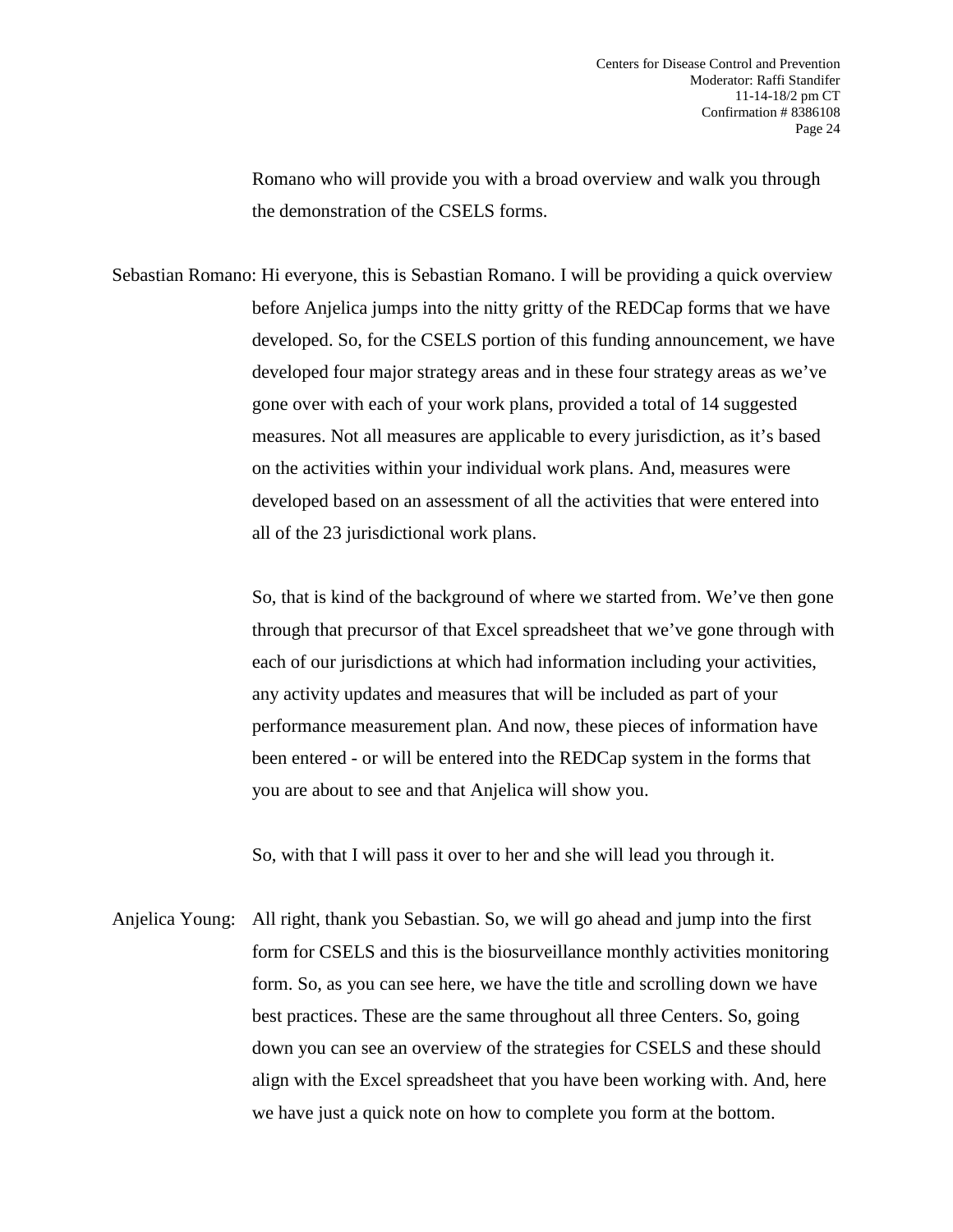So, this form is broken into four sections, one section for each of these four CSELS strategies, strategies one through four. For strategy one, there is only one activity to report on and this is if you have designated an Opioid Surveillance Coordinator. For strategy two through four, the jurisdiction has the ability to report on up to six different activities. These should have been finalized within the last few weeks with your Science Officer. So, going forward each jurisdiction will be reporting monthly on the status of their activities.

So, here we have strategy number one, identify or designate an Opioid Syndromic Surveillance Coordinator. And as you can see here activity one is already populated and in a "read only" format. This is how all of your activities in the form will be seen. However, as of today, the form is not fully complete on this side but once you receive it and you're working with your Science Officer, all activities will be greyed out with specific activities for each jurisdiction.

So, right below the activity box you have the activity status. In here, you will select if it's not started, on schedule, off schedule, completed, planned but discontinued or it's a new activity. Below that, you have the activity start date followed by the target end date. And, once you populate these you will see here that it has conveniently populated a space to note the number of days until the activity ends. So, for activity one we have a yes/no question. Has a Coordinator been designated or identified? And that could be more than one person. And then we ask to provide the name and the major duties and responsibilities for that position.

So, below there we have the monthly activity updates and this is where the majority of the updates from the jurisdiction will be posted each month. So,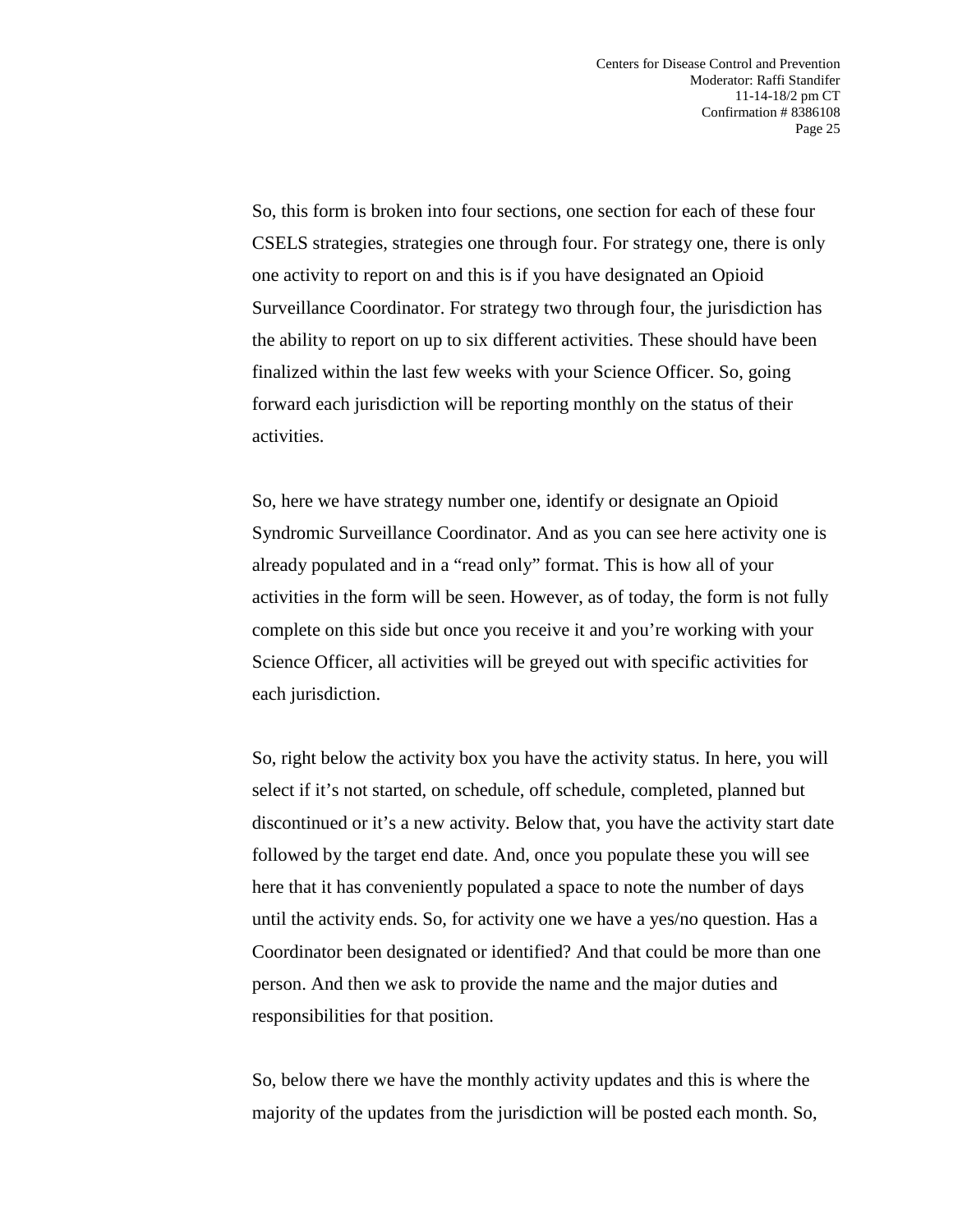we ask for the date of the activity update here and the activity update provided by the jurisdiction. Scrolling down - oh, and as you populate one box - so for example this is for October, another box will pop down and this will be for the following month. Scrolling down you can see the monthly CDC notes. So, that is for your Science Officer here at CSELS to populate on their calls with you - for any notes that they take throughout the call.

All right and then you see a section for a document upload and this might include information on the person -- the hiring that you've done for an Opioid Coordinator, their roles and responsibilities. And there is a document upload under each strategy.

So, moving on to strategy number two, increase the number of ED facilities submitting data to the BioSense platform especially in HIDTA County. We have provided a few bullet points below each strategy to assist and act as a prompt for the jurisdictions as they're filling out their monthly update. So, that will make more sense as we go down but you can see activity one here. It's not yet in read only format but it will be when you are accessing it.

Again, same as above, activity status followed by a start and end date. And then the monthly activity updates. So, as mentioned we highly recommend that you utilize the prompts below each strategy to help answer and input your data and information into these activity update boxes. And I did not mention this earlier but if you have your Excel spreadsheet work plan near you and accessible, you can pull that up and that might be helpful to visualize what your form will look like while we review the REDCap. And if you choose to do that, if you wanted to go to your strategy two, we are at activity one and just visualize what that might be.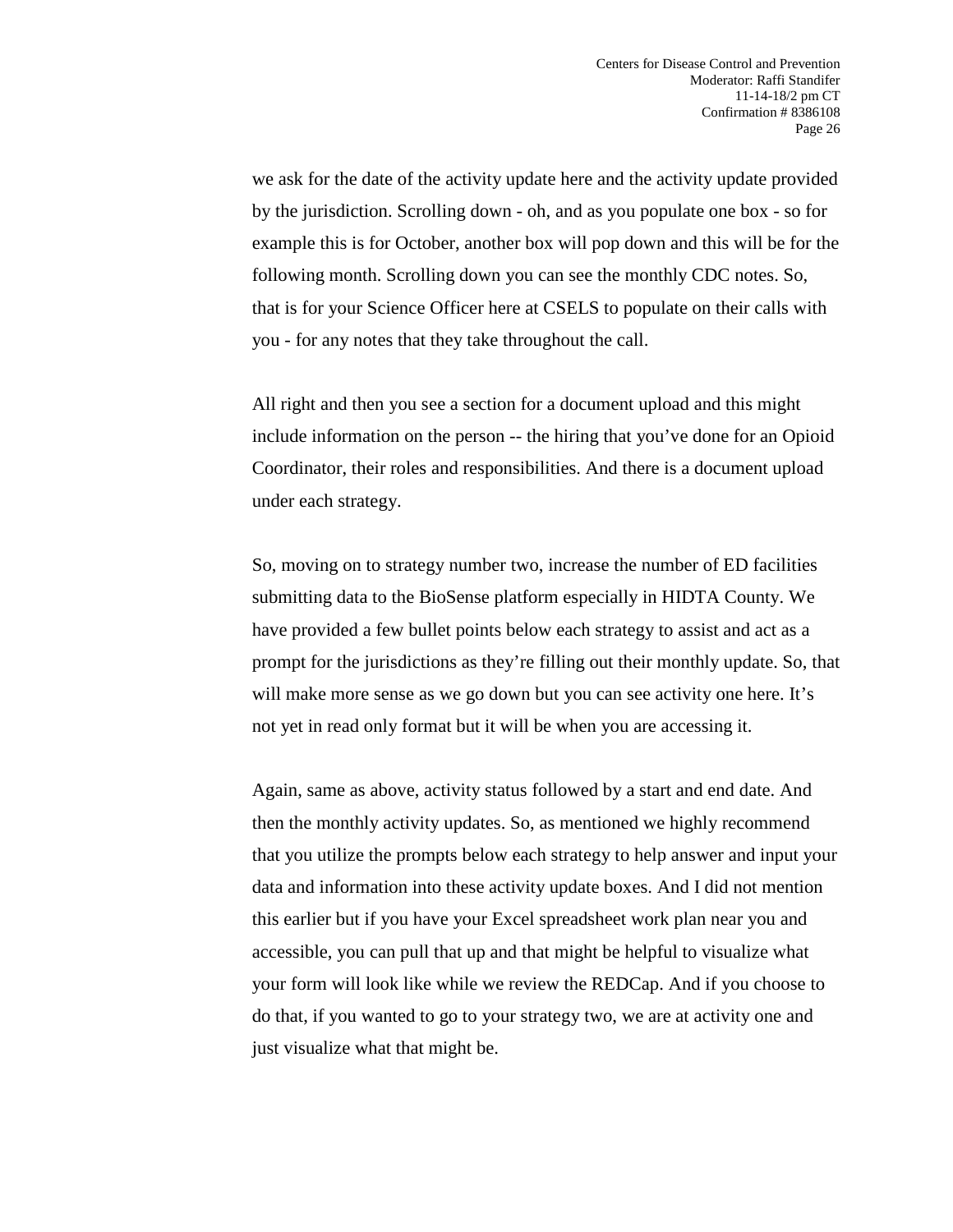So, going down you can see here is for September. Another box pops down, October was able to be filled in. Now, going down again, November. And now there is another box for December. And below that, again, are the monthly CDC notes that would be taken by your Science Officer.

And then we go into activity two. So, recognizing that some jurisdictions for some strategies may only have one activity while others may have up to six different activities. So, if you do not have an activity two, feel free to just scroll down to the next strategy. And a reminder to the jurisdictions to utilize the prompts that are provided because all of the information that is entered into the monthly updates will then populate the Quarterly Reporting form. So, the more specific you, are the better information we will be able to collect.

So, continuing down you can see activity two will follow in the same way with a box to enter the activity followed by the status update, the activity start and end data and then again, the jurisdiction monthly activity update. Scrolling down we have CDC' notes. And as you can see here these are the different spaces for activities.

So, strategy three, again, there are these prompts to help inform your monthly updates. The activity one box, activity status, start date, end date, monthly updates -- and the form will continue in this way throughout. So, just scrolling down here you can see that I've populated it so that when we go to the next form it'll be easier to understand.

I'm going to continue down to strategy four. And again, same format with the prompt followed by your activities and the same format as above. So, scrolling down to the bottom I would like to point out here at the top there is a place to save and exit and also a place to either save and stay so you can go to the next form or go to the next record.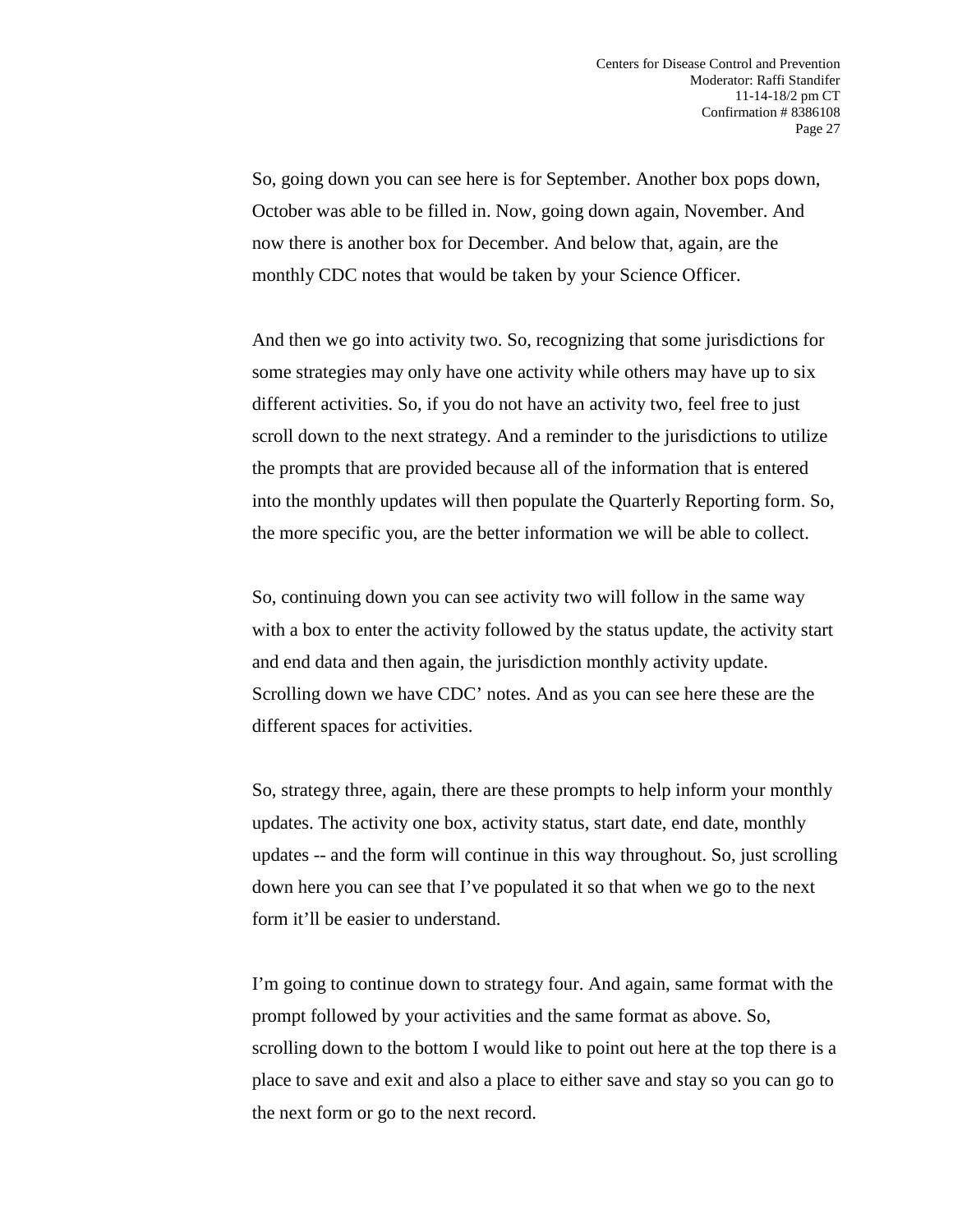And scrolling down to the bottom, we ask that all jurisdictions, once you have inputted your information that you simply click the Complete button so that will let your Science Officer know that you have completed that form. And each month this will be reset, so each month after inputting your information you should click Completed.

- Michele Hoover: And just a reminder that we know that some people may need to validate the information with others so it's okay to use yellow or unverified in the process until you're ready to actually submit that form and then mark it as Complete.
- Anjelica Young: Okay, and moving onto the next form. This will be the CSELS Quarterly Performance Progress and Monitoring Report, Part 1. So, as the other Centers have pointed out the subaccount number will be populated by CDC so no need to worry about that.

So, there will be two quarterly reporting forms listed on REDCap for CSELSCSELS. The first we will go over here and it focuses on the information on performance progress and monitoring activities. This form will be prepopulated from the monthly activity update -- that form that we just went over. And which should alleviate most of the burden for the jurisdictions for this form. The second Quarterly Report we will go over last and this will focus on selecting the CSELSCSELS core outcome measures that CDC recommended for each jurisdiction based on their work plan.

So, getting into this form you can see we have quarter one followed by strategy one. And then activity one -- which will be prepopulated for each jurisdiction and the previous form will then prepopulate here followed by the monthly activity update that you, the jurisdictions, provided. Under there you have a space for recipient comments followed by CDC comments.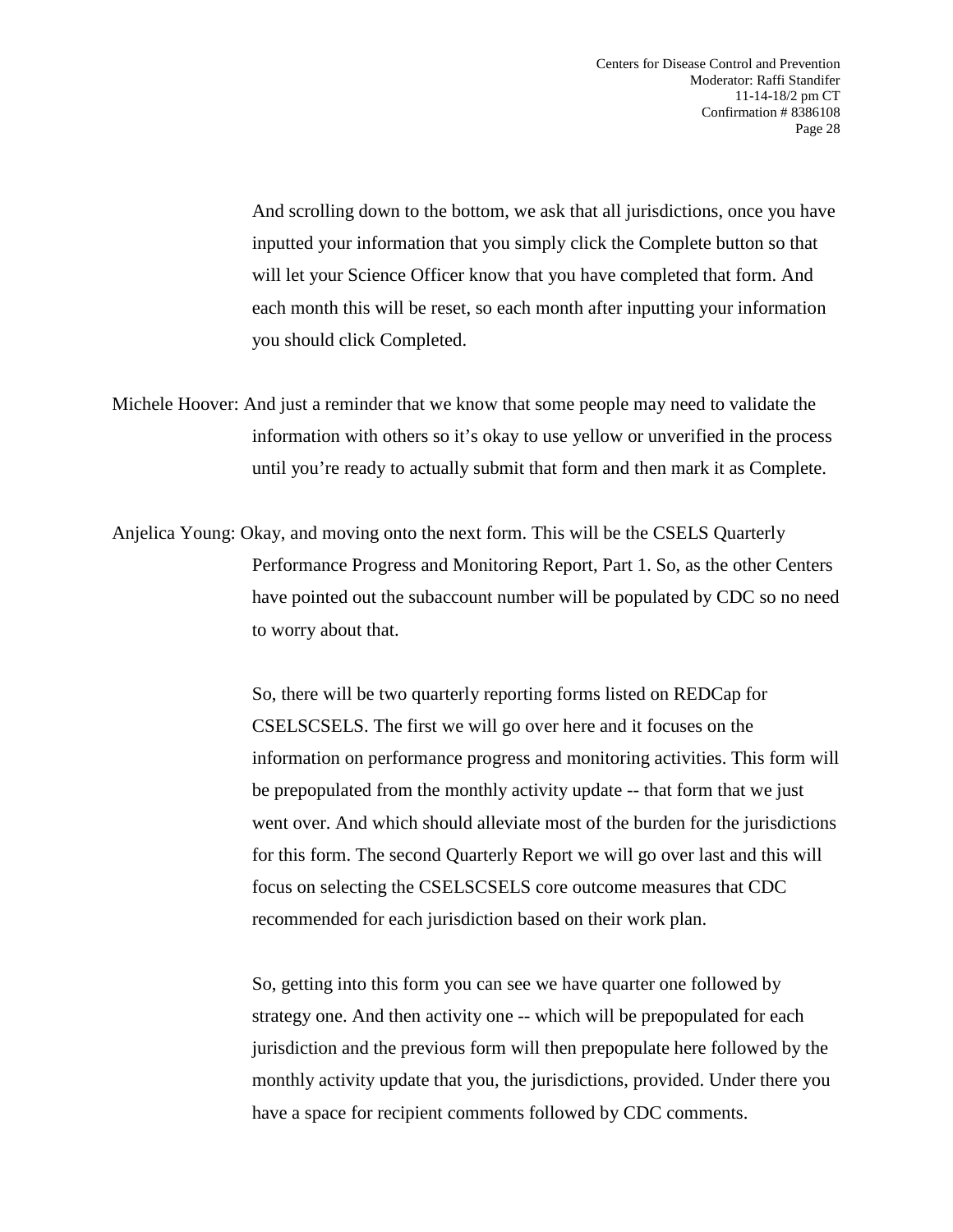Then we have strategy two, same format with the activity followed by your monthly update. And you can see activity two and the monthly updates for activity two. And it will follow throughout the form in this way. Again, you'll have recipient comments so for the jurisdiction and then CDC comments.

Strategy three, same format -- activity one followed by monthly updates. So, if it's not clear, these are - this is the date that you entered the monthly update followed by what the monthly update was.

So, scrolling down it continues in the same manner for strategy four as well. And this form will include all four quarters. So, this again will prepopulate and here's quarter two. So, there's no information unless it's for the month that would populate quarters two yet. So, scrolling down to the bottom. Again, we ask that once you've completed this form simply press Complete and that is that form.

And the final form we have is the CSELS Quarterly Performance Progress and Monitoring Report, Part 2. Okay, thank you. So, here you can see we have the core measures and you should be familiar with these. You should have reviewed these with the Science Officers on your most recent call. And yes so then we have a column for each quarter. You can see here that I've already prepopulated this with information that I've put in but we'll go over how you will do that.

So, you cannot actually enter information or numbers into this table. So, as I scroll down you will see where the information will be lifted. So, I'm going to change this from a 7 to a 5. Clicking out of the box when I scroll up for quarter one. You can see now that it says, 5 and so we have the numerator, the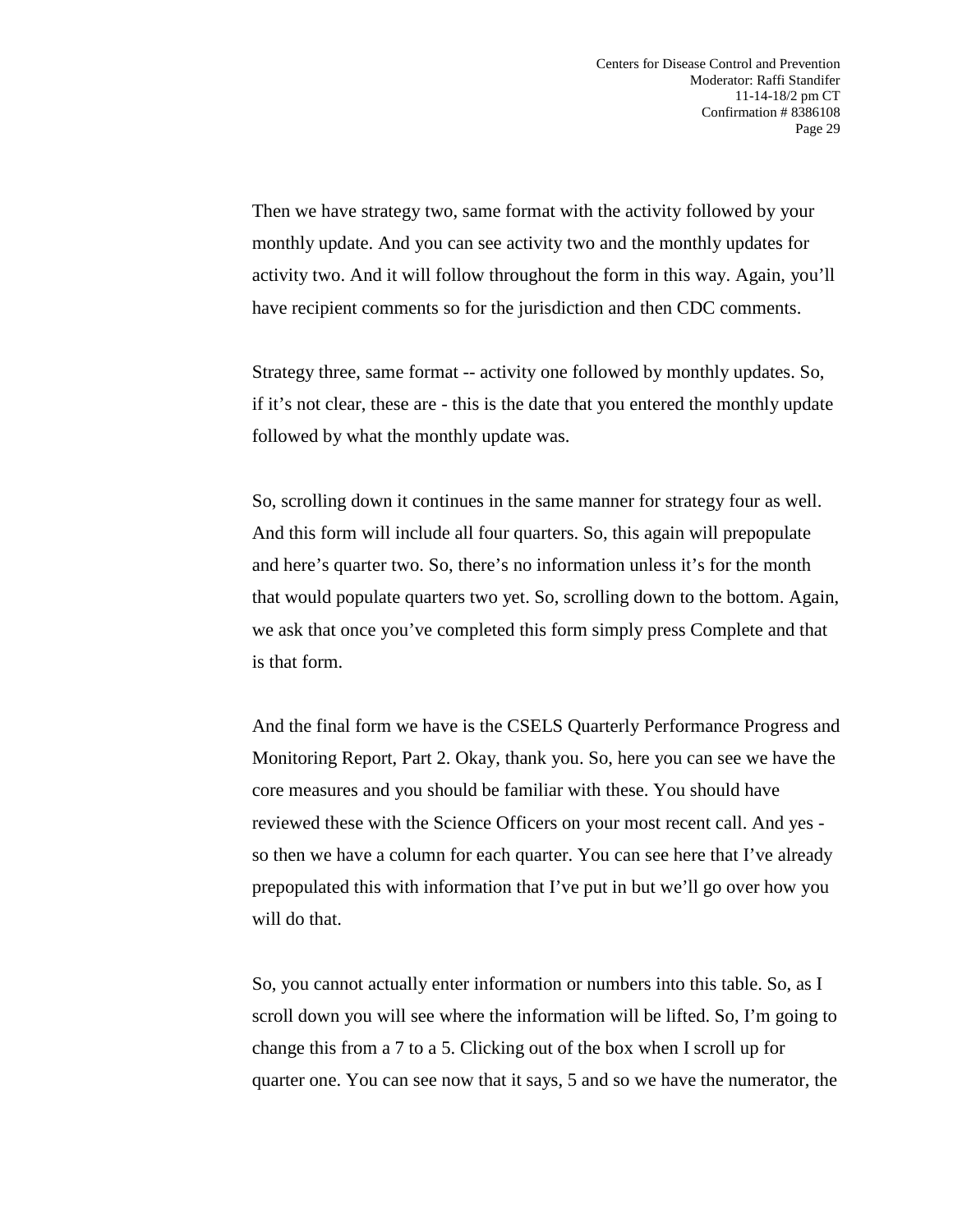denominator, your list of data information use and sharing actions and the list of public health actions and decisions made.

So, for quarter one here is where you would input your information. The numerator, denominator and again same information. There is a space for recipients to make comments and then a place for a CDC comments. So, scrolling down you can populate quarter two when it is time. And the form will continue like this in the same way. So, you have quarter three which I have not populated in any way which is why it is also blank in the table, and also quarter four. So, I'll scroll up to let everyone look at that table one more time.

And we ask at the bottom of this form, you also simply press Complete. That way your Science Officer will know that you've completed that form for the quarter. And with that, I will pass it back to Michelle Hoover.

Michelle Hoover: All right, thank you Anjelica. A couple quick notes, as you notice with the both NCIPC-- and pardon me as I do use the acronyms too -- and NCHHSTP, they have both processed an outcome measures. With CSELS we also have process and outcome measures but those process measures are what we're collecting through those Activity Reports that you're doing. So, that is the reason why our Quarterly Reports have two different sections. The first one is process and will help us evaluate that measurement and where you're making activities that way. And the Progress Report and Performance Measures number two, is where we're actually capturing your outcome measures. So, just to clarify that.

> We do have a - I'll open up the phone line for Kara so that we're able to go there but let me answer or ask a few of these questions here. When we complete activity strategies for end of October, are we required to report for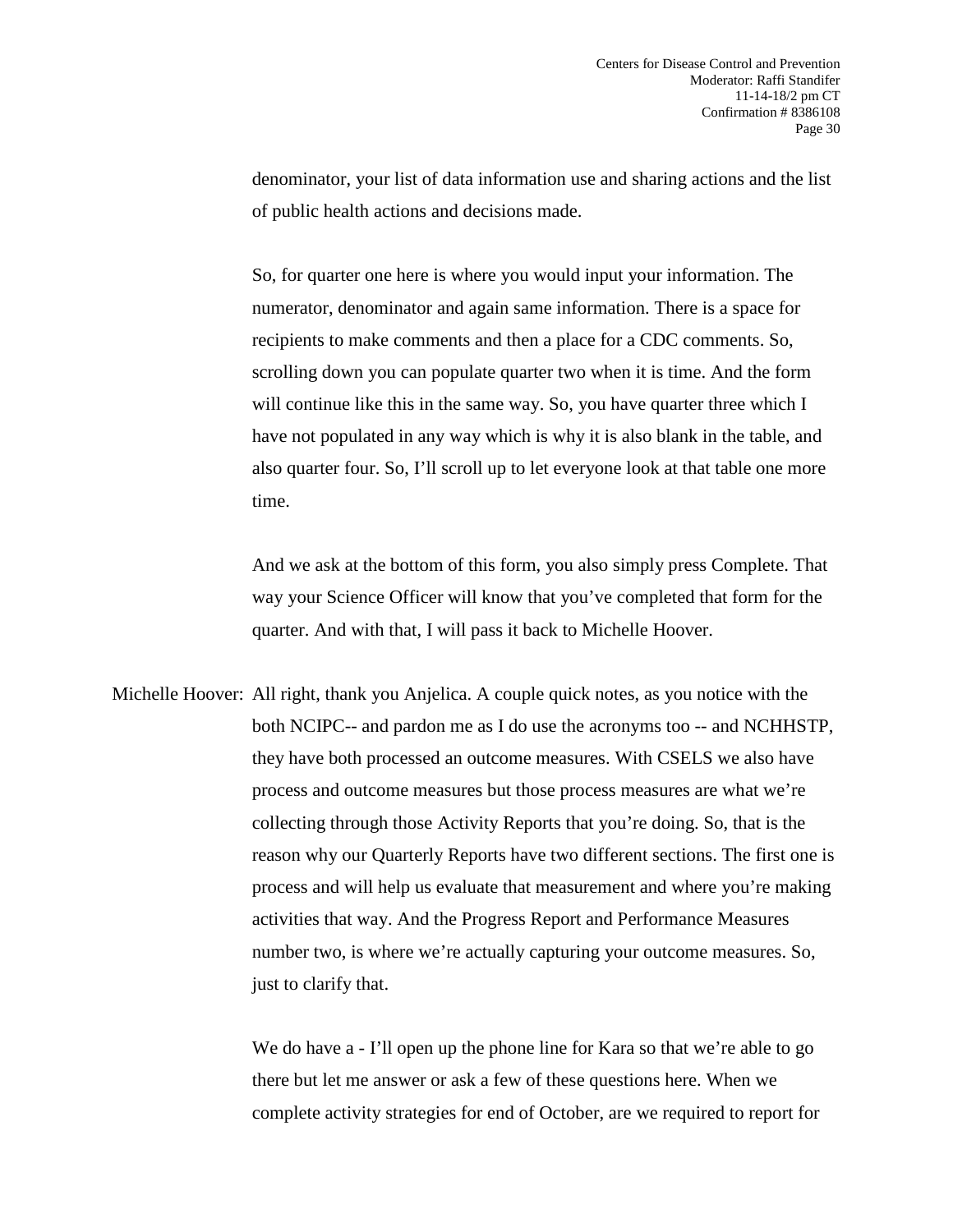October and November? And the answer to that is, as you see with the quarterly reporting whether you place all of that information in the November box or in October and November, you'll want to make sure that information is captured so that it can be carried over into that quarterly report. So, it's not - it would be nice if they're in the timeframe in which you populated them but it's really about making sure that information is captured for folks to be able to provide that report information.

The next question is, by what date each month is the report due? And so, the monitoring tool portion of it, that is due based on the timing of your monthly calls that you have with your Science Officer. Our goal is that the Science Officer will be able to review the information ahead of time, perhaps share the screen -- the REDCap tool -- through Skype or some other vehicle to be able to walk you through that report and be able to discuss that with you along the way. So, that will really become the agenda for your monthly discussions with the Science Officer. So, it will vary by state and by Science Officer and depending on the time of year you may have calls that are very close, back to back, just because of the timing of the holidays and everything else falls.

Since the Quarterly Reports are going to be cleared, can we print what was reported to have a record? Of course. The report as - if you scroll back up for a moment. As we mentioned a moment ago, up at the top there is a download of PDF as an instrument. So, if you go to the second one with this data entry form with saved data that will give you an output of what it is. At the same time, the History button that is located next to each area - so if you look on the History and click on that, it will show you -- and it won't on this one but -- if you had made changes there that will show an always maintain that information over time.

Are there other questions on the phone?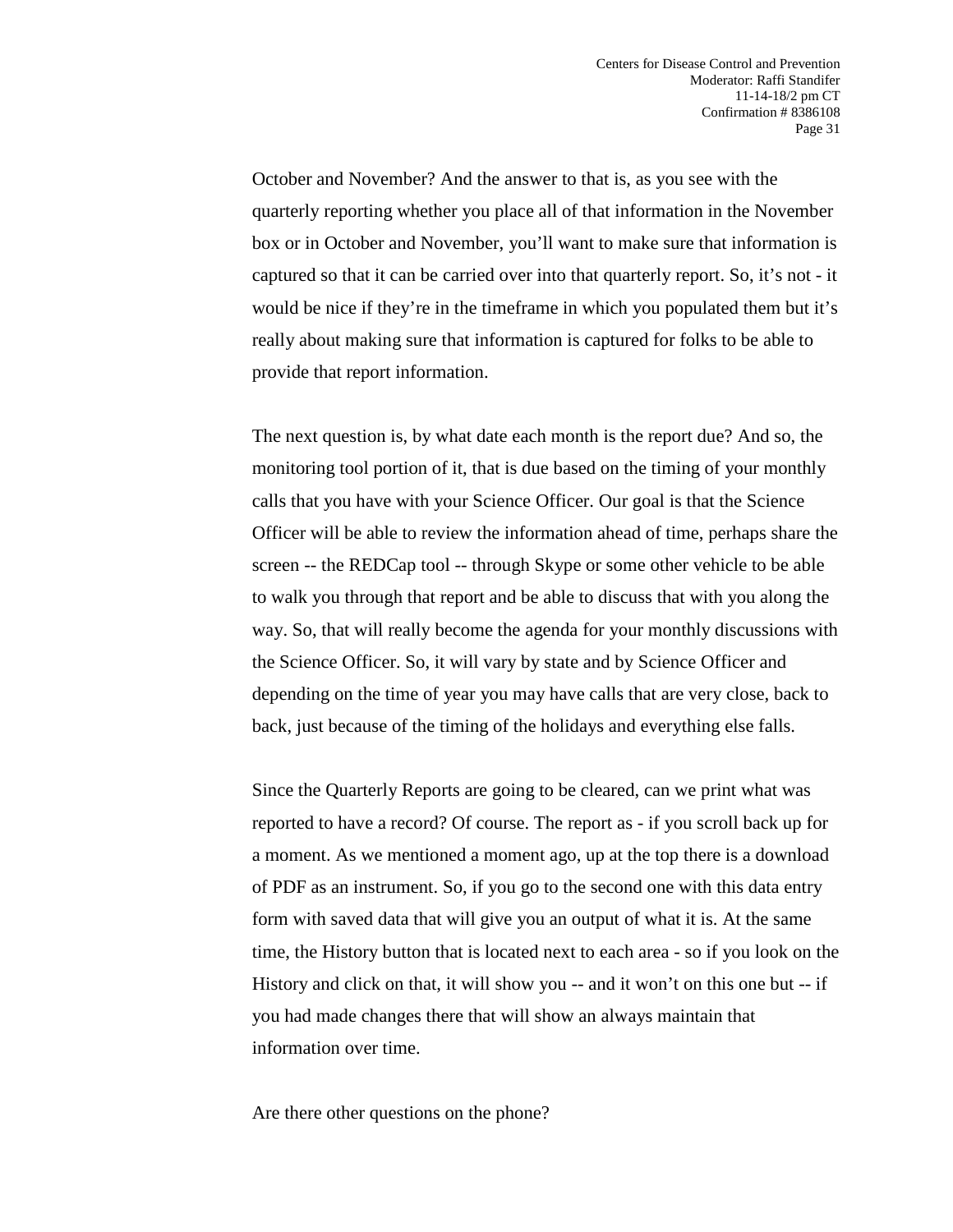Coordinator: As a reminder, if you would like to ask a question, please press star 1 and record your name. One moment. We show no questions on the phone at this time. PAUSE We do have a question, one moment please. Our question comes from Rosa, your line is open.

- Rosa Ergas: Hi. This is Rosa Ergas from Massachusetts. I just I wanted to clarify when this REDCap Reporting system is going to be available? We were told that we weren't quite sure this would be used for our next status update or what the timing might be.
- Michelle Hoover: Yes, we are having we are in the process of making very minor refinements to actually make it more user-friendly for everyone to be able to use. The vast majority of them have been built into the system already. The next step is the Science Officer's will actually take the information that has been agreed to in the discussions from the Excel spreadsheet and populate that and then we will let folks know exactly when they will be able to start using it for their calls so our themselves. Our hope and goal is that we can get that done very soon. Probably within the next week or two so that everyone will have access to that. Our major goal is to make sure that we have everything up and ready and available so that you're able to use them and be able to complete and submit all of your reports before the December 14 deadline.

Rosa Ergas: Great, thank you.

Michelle Hoover: For the quarterly report. So, I'm sorry I can't give you an exact deadline but hopefully that gives you an idea of roughly when you'll be using it.

Rosa Ergas: Yes, that's helpful, thank you.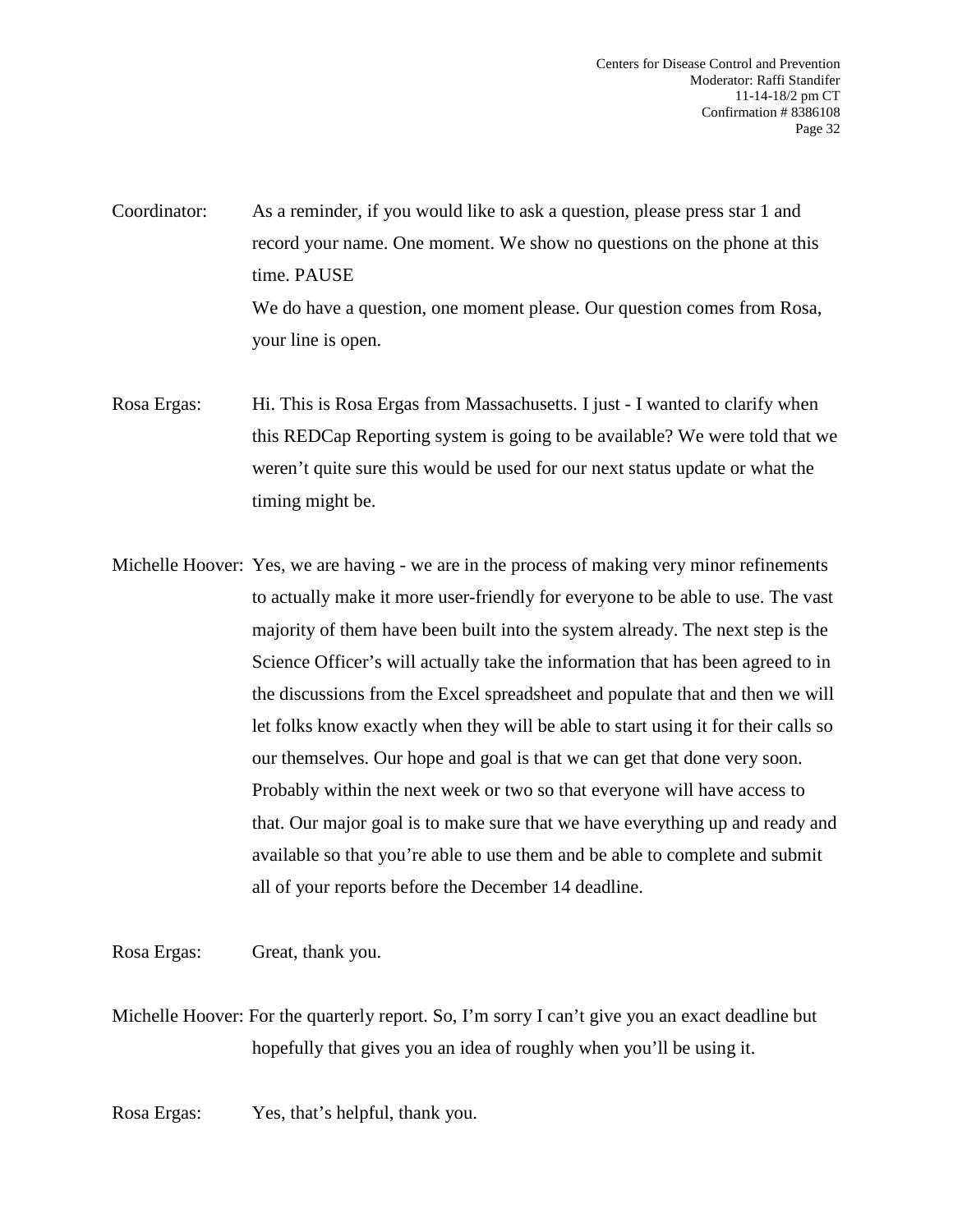Centers for Disease Control and Prevention Moderator: Raffi Standifer 11-14-18/2 pm CT Confirmation # 8386108 Page 33

Michelle Hoover: Other questions?

Coordinator: There are no questions on the phone at this time.

Michelle Hoover: For the - I have one question that came in by chat. So, for the Project Officer call, we should be using the spreadsheet. Well it depends upon where you're at in your discussions with your Project Officers. So, many of the Science Officers in this case, the folks who are reaching out and speaking with you have been on phone calls to kind of discuss what was in that Excel spreadsheet that included both the Science Officer and the members of our evaluation team that are helping them with us -- Sebastian Romano.

> So, depending on the timing of that, if your call is scheduled for November before we're able to finalize this report than you would be using your Excel spreadsheet to help talk through that information and provide additional information. Hopefully, you will have that call completed shortly and have an agreed upon kind of finalized performance measures and activities and then in that case that information will be shown in the REDCap and you will use REDCap for the reporting.

Pause

So, the next question that comes in is, can you repeat the due date for the Monthly Report? And there is no official due date for the Monthly Monitoring Report. Those are usually - that's' a discussion that you will have with your Science Officer as to when the information is to be submitted so that they can have that discussion with you during the call. We would of course hope as most of any other sort of monitoring process, we're hoping that those will be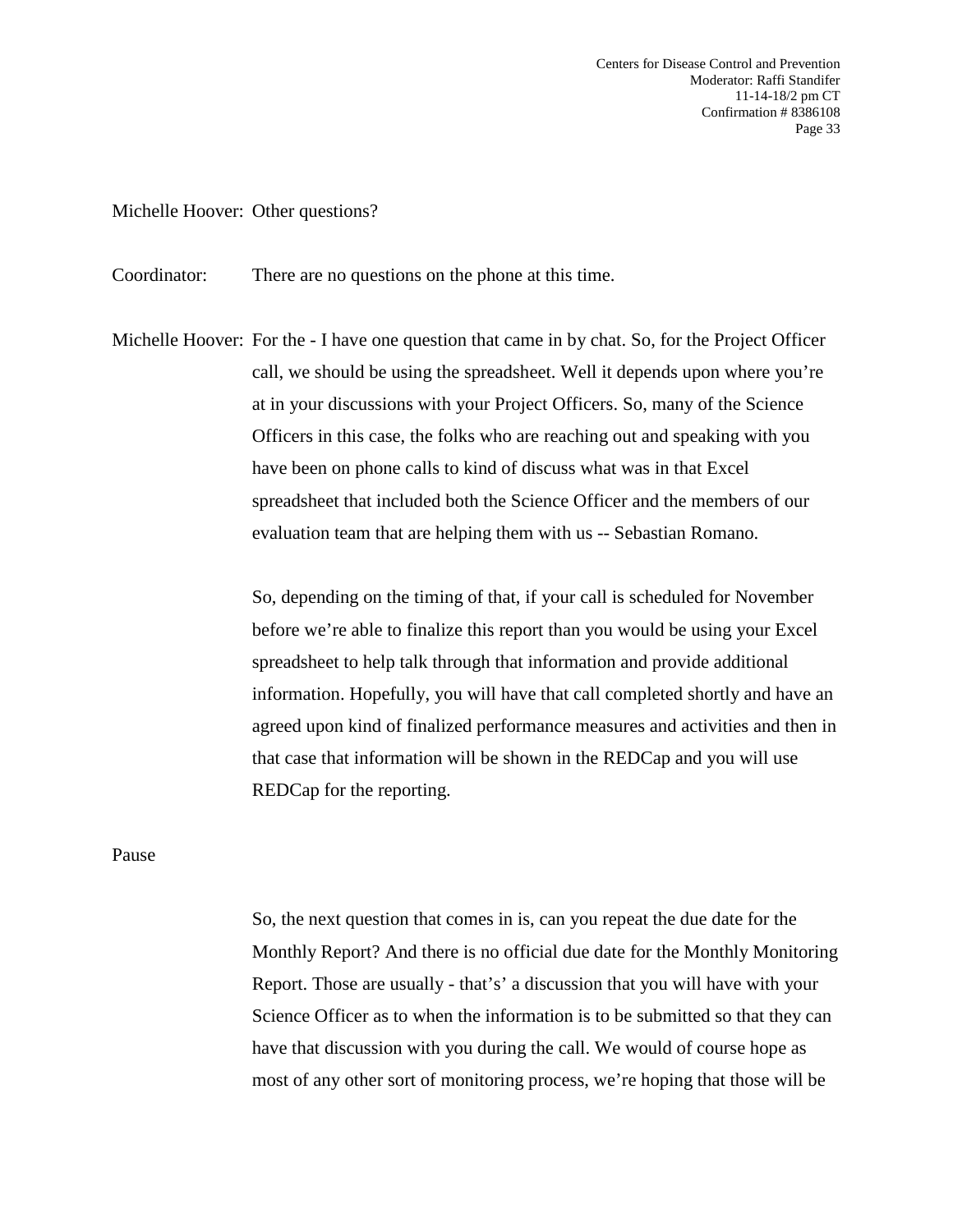finalized by the end of each month but we also know that there are times when it may go into a second month.

So, for example during this past fall folks weren't able to complete their October calls until the first week of November. We certainly understand that and we're very flexible about what's happening with that. Our whole goal with the monthly monitoring is really to help have discussions with you, guide the discussions that will help populate the Quarterly Report as well as to identify opportunities for technical assistance or help you overcome any barriers or challenges. So, there isn't a set due date for the Monthly Report.

The Quarterly Reports are due by December 14 for this quarter. And our available on -- and I'm sorry I didn't bring my spreadsheet with me -- on the spreadsheet that was shared with you by the DSLR Project Officers for each quarter. So, roughly at the end of the third month and in this case it's at the end of November is the end of the third month, roughly two weeks after that end of that month the final Quarterly Report is due for that quarter.

## Pause

I have a question here that says, this reporting and coordinating getting information very difficult without having concrete dates. Let me clarify, the states themselves will have concrete dates that are provided to them by their Science Officers for when this information is due. It's just that not all calls take place on the exact same time so it's impossible for us to sit here and go through the 23 different potential dates that may be available for those monthly monitoring calls. And the most important ones are the Quarterly Reports and making sure that you have the information within those Quarterly Reports -- which are then populated by your monthly calls. So, the idea is to eliminate the burden of trying to input information over the last three months